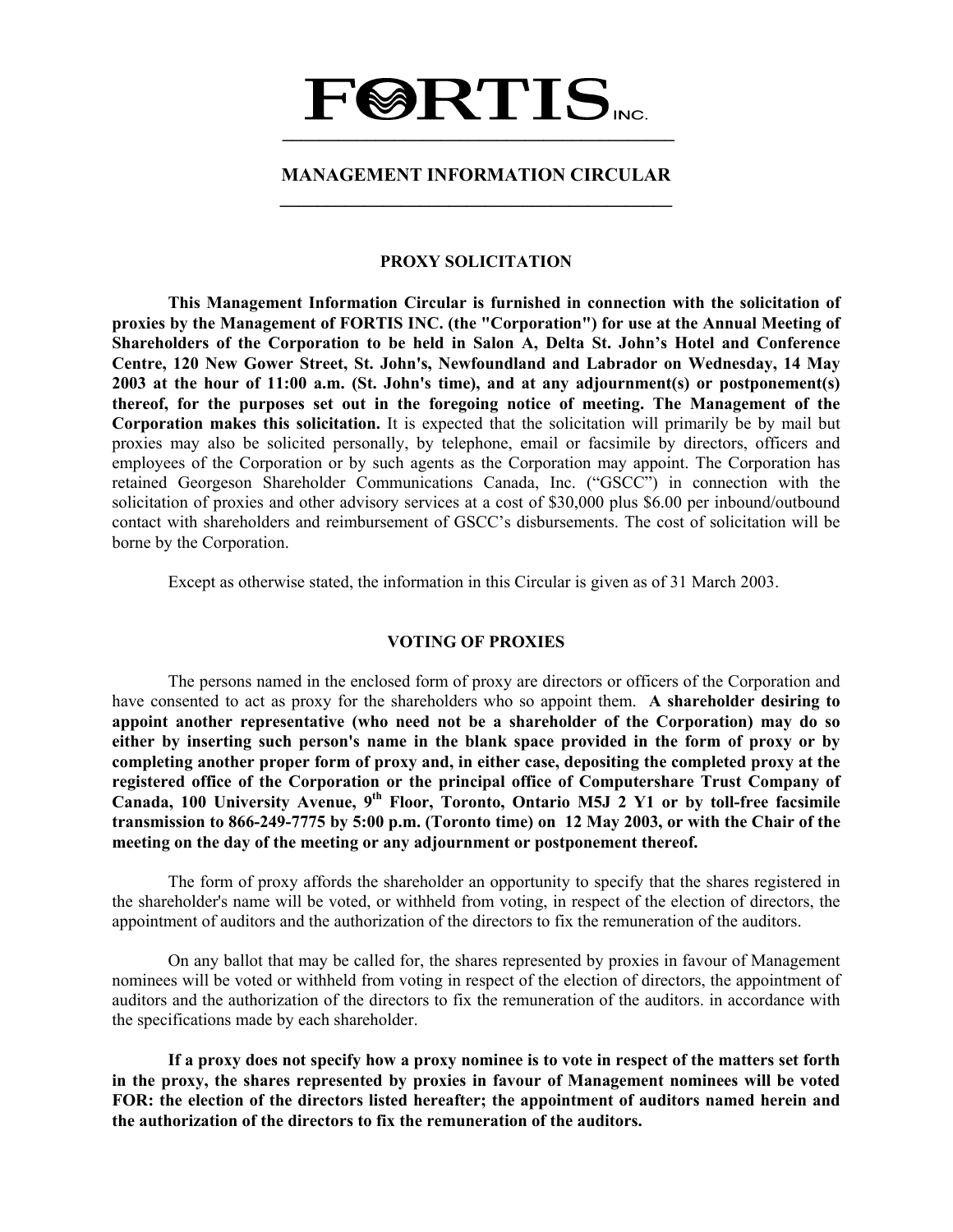The form of proxy confers discretionary authority on the proxy nominee with respect to amendments or variations of matters identified in the notice of meeting and with respect to other matters which may properly come before the meeting or any adjournment(s) or postponement(s) thereof. Management knows of no such amendments, variations or matters. However, if any such amendment, variation or matter should properly come before the meeting, the shares represented by proxies in favour of the Management nominees will be voted on such matters in accordance with the best judgment of the proxy nominee.

#### **REVOCATION OF PROXIES**

 Proxies given by shareholders for use at the meeting may be revoked at any time prior to their use. In addition to revocation in any other manner permitted by law, a proxy may be revoked by an instrument in writing executed by the shareholder or by the shareholder's attorney authorized in writing or, if the shareholder is a corporation, under its corporate seal or by an officer thereof duly authorized. Where shares are held in joint or common ownership of any kind, the signature of each owner is required on the form of revocation. A form of revocation must be deposited either at the registered office of the Corporation or the principal office of Computershare Trust Company of Canada, 100 University Avenue,  $9<sup>th</sup>$  Floor, Toronto, Ontario M5J 2Y1, or by toll-free facsimile transmission to 866-249-7775 at any time not later than 5:00 p.m. (Toronto time) on 12 May 2003, or with the Chair of the meeting on the day of the meeting or any adjournment thereof

#### **VOTING SHARES AND PRINCIPAL HOLDERS THEREOF**

 The authorized capital of the Corporation consists of an unlimited number of Common Shares, an unlimited number of First Preference Shares, issuable in series, and an unlimited number of Second Preference Shares, issuable in series, in each case without nominal or par value. As of 31 March 2003, 17,274,893 Common Shares were issued and outstanding. Each Common Share carries one vote in respect of each matter to be voted upon at the meeting.

 Only holders of Common Shares of record at the close of business on 31 March 2003 will be entitled to vote at the meeting except to the extent that a holder of record has transferred shares after that date and the transferee of such shares establishes proper ownership and requests not later than 10 days before the meeting that the transferee's name be included in the list of shareholders entitled to vote at the meeting.

 To the knowledge of the directors and officers of the Corporation, the only shareholder who beneficially owns, directly or indirectly, or exercises control or direction over more than 10% of the issued and outstanding Common Shares of the Corporation is RBC Global Investment Management Inc.("RBC GIM"), a wholly-owned subsidiary of Royal Bank Holdings Inc. RBC GIM controls the equivalent of 2,080,565 Common Shares of the Corporation (the "securities"), representing approximately 12.0% of the outstanding Common Shares. The securities are owned by various investment accounts over which RBC GIM exercises full discretionary investment management authority and specifically disclaims any beneficial ownership.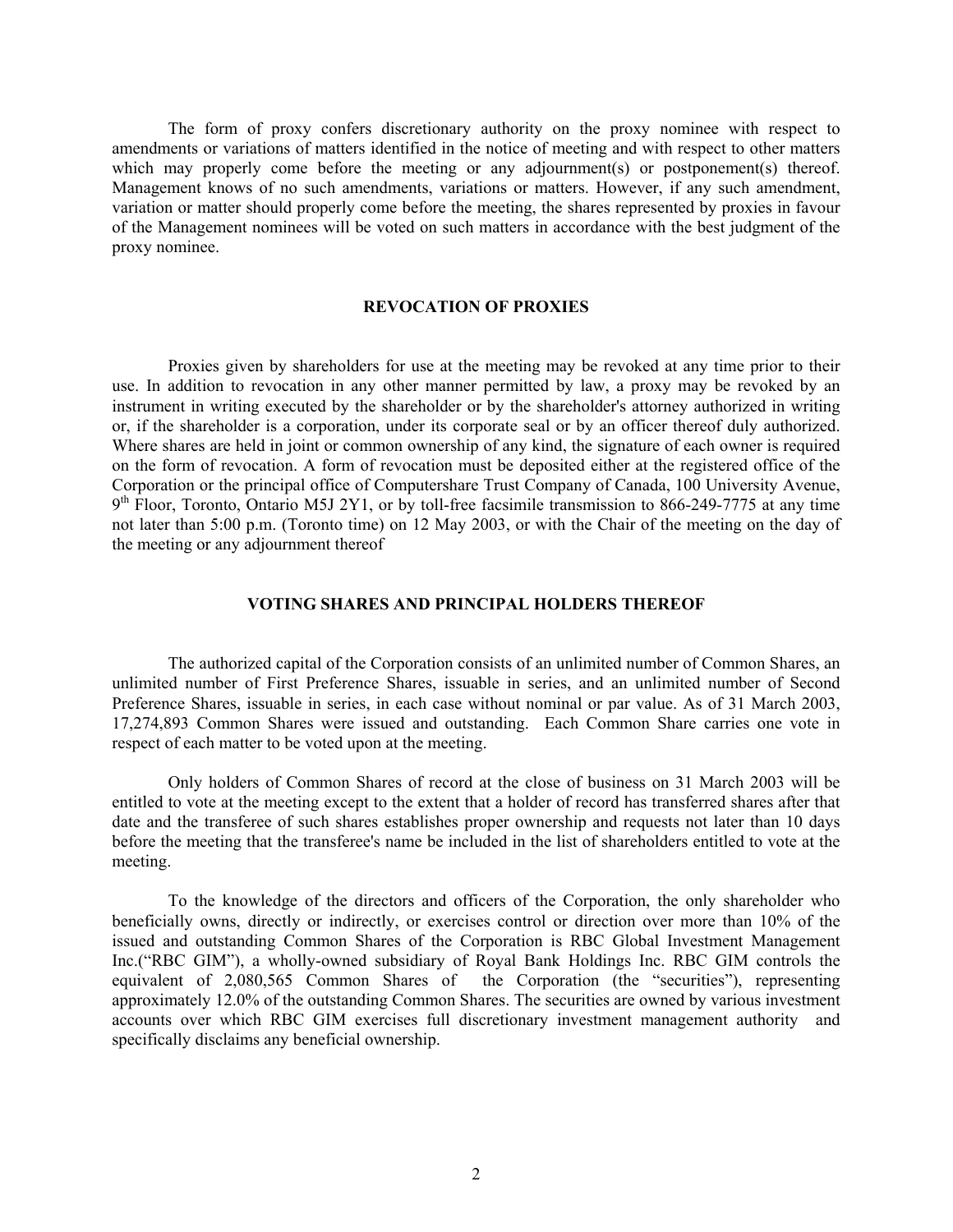#### **MATTERS FOR CONSIDERATION OF SHAREHOLDERS**

#### **ELECTION OF DIRECTORS**

 The shareholders of the Corporation will be asked to elect eight directors for the ensuing year. The present term of office of each director of the Corporation will expire immediately prior to the election of directors at the meeting. Each person whose name follows is proposed to be elected as a director of the Corporation to serve until the next annual meeting of shareholders or until his or her successor is elected or appointed. Unless the authority to do so is withheld, proxies in favour of Management will be voted for the election of such proposed nominees as directors. If any of the proposed nominees should for any reason be unable to serve as a director of the Corporation, the persons named in the enclosed form of proxy reserve the right to nominate and vote for another nominee in their discretion unless the shareholder has specified in the proxy that the shares are to be withheld from voting in the election of directors. The Corporation does not have an executive committee of its Board of Directors.

| Name                                                                      | <b>Present principal occupation</b><br>and position with the<br>Corporation   | <b>Director</b><br>since | <b>Common Shares of the</b><br><b>Corporation and its subsidiaries</b><br>beneficially<br>owned or over which<br>control or direction is<br>exercised <sup>(3)</sup> |
|---------------------------------------------------------------------------|-------------------------------------------------------------------------------|--------------------------|----------------------------------------------------------------------------------------------------------------------------------------------------------------------|
| ANGUS A. BRUNEAU <sup>(1)(2)</sup><br>St. John's, Newfoundland & Labrador | Chair of the Corporation                                                      | 1987                     | 11,984                                                                                                                                                               |
| BRUCE CHAFE <sup>(1)</sup><br>St. John's, Newfoundland & Labrador         | Corporate Director                                                            | 1997                     | 6,199                                                                                                                                                                |
| DARRYL D. FRY <sup>(2)</sup><br>Osprey, Florida                           | Corporate Director                                                            | 1998                     | 12,000                                                                                                                                                               |
| <b>GEOFFREY F. HYLAND</b> <sup>(1)</sup><br>Alton, Ontario                | President and Chief Executive<br>Officer<br>ShawCor Ltd.<br>(energy services) | 2001                     | 2,000                                                                                                                                                                |
| LINDA L. INKPEN $(2)$<br>St. John's, Newfoundland & Labrador              | <b>Medical Practitioner</b>                                                   | 1994                     | 1,156                                                                                                                                                                |
| H. STANLEY MARSHALL<br>St. John's, Newfoundland & Labrador                | President and Chief Executive<br>Officer of the Corporation                   | 1995                     | 57,675                                                                                                                                                               |
| JOHN S. McCALLUM <sup>(1)</sup><br>Winnipeg, Manitoba                     | Professor of Finance<br>University of Manitoba<br>(educational institution)   | 2001                     | 1,000                                                                                                                                                                |
| ROY P. RIDEOUT <sup>(2)</sup><br>Halifax, Nova Scotia                     | Corporate Director                                                            | 2001                     | 7,879                                                                                                                                                                |

(1) These individuals serve on the Audit Committee.

(2) These individuals serve on the Governance and Human Resources Committee.

(3) The respective nominees have furnished the information relating to share ownership.

 The above named nominees are directors who were elected to their present term of office by a vote of shareholders at the 15 May 2002 Annual and Special Meeting of Shareholders of the Corporation. Information relating to the principal occupations of the nominees prior to 15 May 2002 is available in the Corporation's 2002 Annual Renewal Information Form, dated 31 March 2003. This information is also available in the Corporation's previous Management Information Circulars, which are available at sedar.com.

 The Board has adopted policies regarding minimum share ownership by directors and tenure. Directors are required to acquire ownership of a minimum of 1,000 Common Shares of the Corporation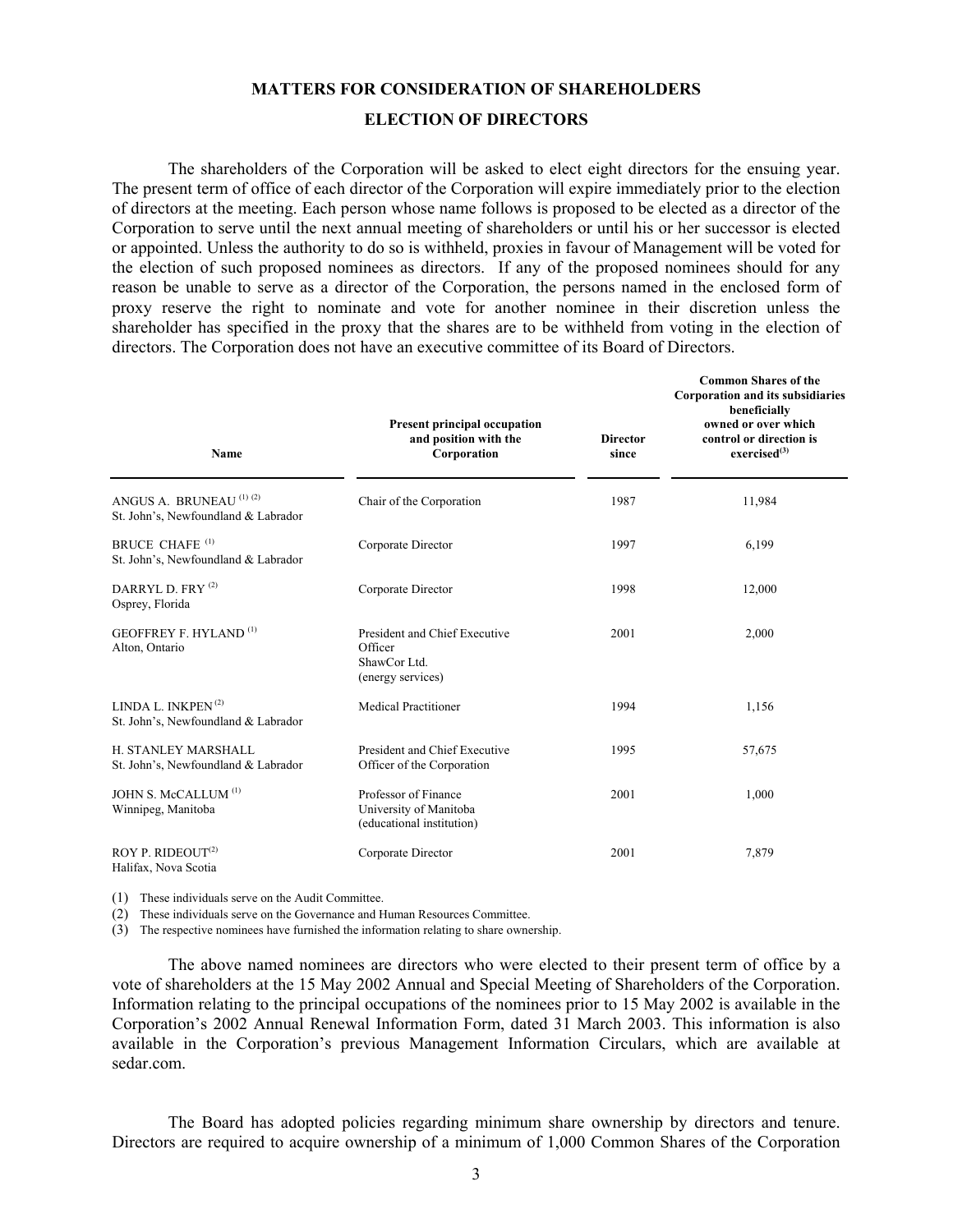within two years of being elected to the Board. Although all directors are elected annually and are eligible for re-election, the Board has determined that directors should retire on the earlier of ten years of service on the Board or at the annual meeting in the year after their  $70<sup>th</sup>$  birthday.

 The directors proposed for election to the Board serve on the boards of other organizations as follows:

| Nominee $1$               | For Profit                                                                                                                                                                               | Not For Profit                                                                                                                                                                                           |
|---------------------------|------------------------------------------------------------------------------------------------------------------------------------------------------------------------------------------|----------------------------------------------------------------------------------------------------------------------------------------------------------------------------------------------------------|
| ANGUS A. BRUNEAU          | PetroCanada; Canada Life<br>Assurance Company; SNC<br>Lavalin Group Inc.; Inco Limited.                                                                                                  | Nature Conservancy of Canada;<br>Canada Foundation for<br>Innovation; Canadian Institute<br>for Child Health; Sustainable<br>Development Technology<br>Canada; Canada's Top 40 Under<br>40; Fesitval 500 |
| <b>BRUCE CHAFE</b>        |                                                                                                                                                                                          | Anglican Homes Inc.                                                                                                                                                                                      |
| DARRYL D. FRY             |                                                                                                                                                                                          |                                                                                                                                                                                                          |
| <b>GEOFFREY F. HYLAND</b> | ShawCor Ltd., Exco Technologies<br>Ltd., Ennerflex Systems Ltd.                                                                                                                          |                                                                                                                                                                                                          |
| LINDA L. INKPEN           |                                                                                                                                                                                          | National Roundtable on the<br>Environment and the Economy                                                                                                                                                |
| H. STANLEY MARSHALL       | Toromont Industries Ltd.                                                                                                                                                                 | Conference Board of Canada                                                                                                                                                                               |
| <b>JOHN S. McCALLUM</b>   | Toromont Industries Ltd.;<br>Investors Group; Investors<br>Syndicate; Wawanesa Mutual<br>Insurance Company; Wawanesa<br>General Insurance Company;<br>Wawanesa Life Insurance<br>Company | Canadian Council for Public-<br>Private Partnerships                                                                                                                                                     |
| ROY P. RIDEOUT            |                                                                                                                                                                                          | Halifax International Airport<br>Authority                                                                                                                                                               |

1. The respective nominees have furnished the information relating to other directorships.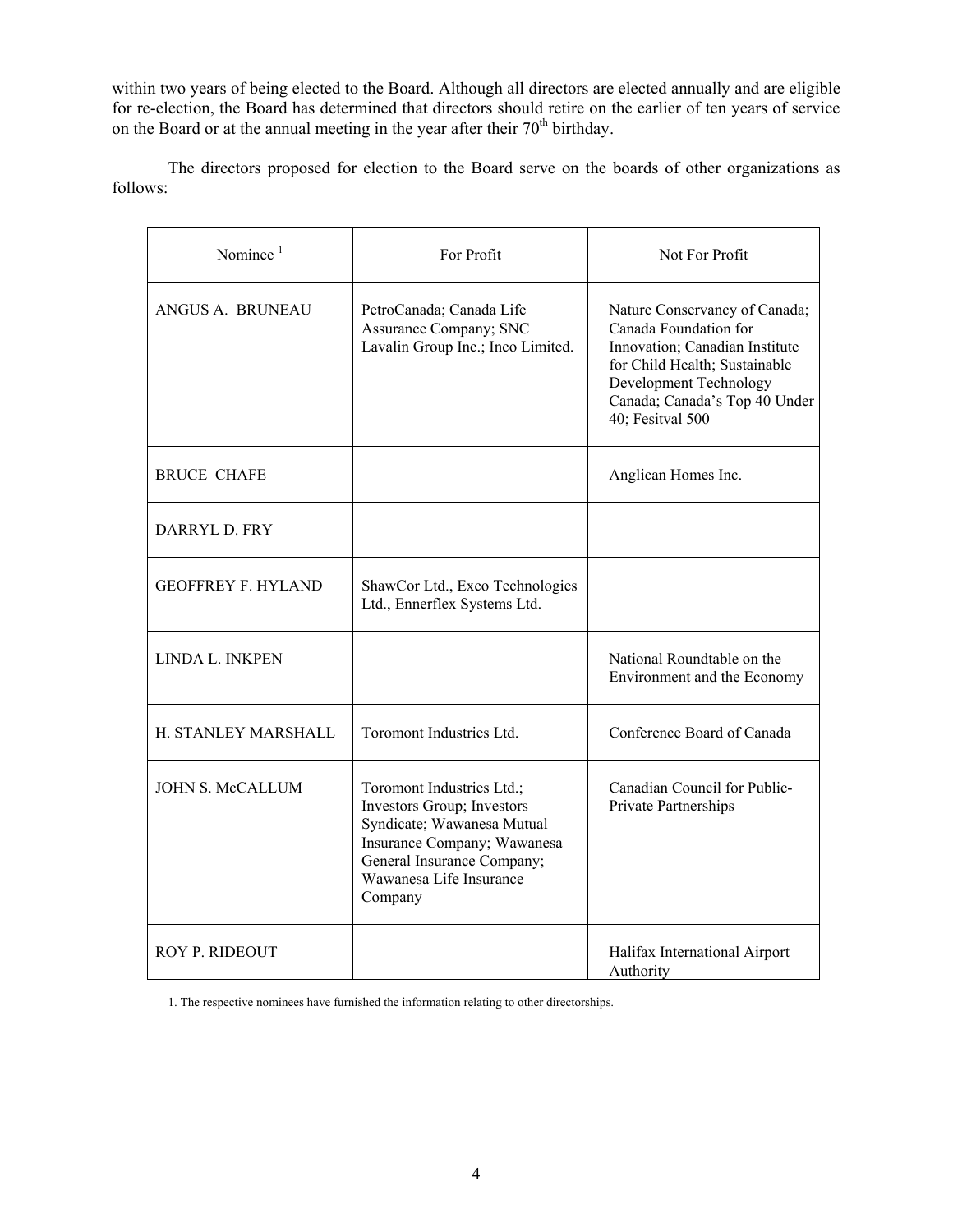For the 12-month period ending 31 December 2002 the Board held six meetings, the Audit Committee held six meetings and the Governance and Human Resources Committee held three meetings. Meeting attendance by the nominees was as follows:

|                           | <b>Board Meetings Attended</b> | <b>Committee Meetings Attended</b> |
|---------------------------|--------------------------------|------------------------------------|
| ANGUS A. BRUNEAU          | 6 of 6                         | 9 <sub>of</sub> 9                  |
| <b>BRUCE CHAFE</b>        | 6 of 6                         | 6 of 6                             |
| DARRYL D. FRY             | 6 of 6                         | 3 of 3                             |
| <b>GEOFFREY F. HYLAND</b> | 6 of 6                         | 5 of 6                             |
| LINDA L. INKPEN           | 6 of 6                         | $3$ of $3$                         |
| H. STANLEY MARSHALL       | 6 of 6                         | $\ast$                             |
| JOHN S. McCALLUM          | 6 of 6                         | 6 of 6                             |
| <b>ROY P. RIDEOUT</b>     | 6 of 6                         | $3$ of $3$                         |

\* Mr. Marshall is not a member of the committees. He attends meetings in his capacity as President and CEO as required.

#### **APPOINTMENT OF AUDITORS AND AUTHORIZATION OF THE DIRECTORS TO FIX THE AUDITORS' REMUNERATION**

 Deloitte & Touche LLP ("Deloitte & Touche") were appointed auditors of the Corporation at the 15 May 2002 Annual and Special Meeting. Deloitte & Touche has acted as auditors of the Corporation in excess of the five preceding years. During the fourth quarter of 2002, the Audit Committee conducted a review of the Corporation's audit requirements and potential service providers. The Audit Committee requested proposals and received presentations from international audit firms for the provision of audit services and made a recommendation to the Board, which was accepted on 11 December 2002. For 2003 the Board proposes to nominate Ernst & Young LLP ("Ernst & Young") as the auditors of the Corporation to hold office until the close of the next annual meeting of shareholders. Pursuant to National Policy Statement No. 31, on 18 December 2002 the Corporation prepared and delivered a Notice of Change of Auditors relating to the proposed change of auditors. Response letters commenting on the Notice of Change of Auditors have been obtained from Deloitte & Touche and Ernst & Young. Copies of the Notice of Change of Auditors, response letters from Deloitte & Touche and Ernst & Young and a written confirmation of the review thereof by the Corporation's Audit Committee are annexed as Schedule ''A'' to this Circular. As stated in the Notice of Change of Auditors and the response letter from Deloitte & Touche, the Board's decision not to nominate Deloitte & Touche for reappointment as auditors of the Corporation was not due to the occurrence of any reportable event (including disagreements or unresolved issues) within the meaning of National Policy Statement No. 31.

 The directors negotiate with the auditors of the Corporation on an arm's length basis in determining the fees to be paid to the auditors. Such fees are based upon the complexity of the matters dealt with and the time expended by the auditors in providing services to the Corporation. Management believes that the fees negotiated in the past with the auditors of the Corporation have been reasonable in the circumstances and would be comparable to fees charged by other auditors providing similar services.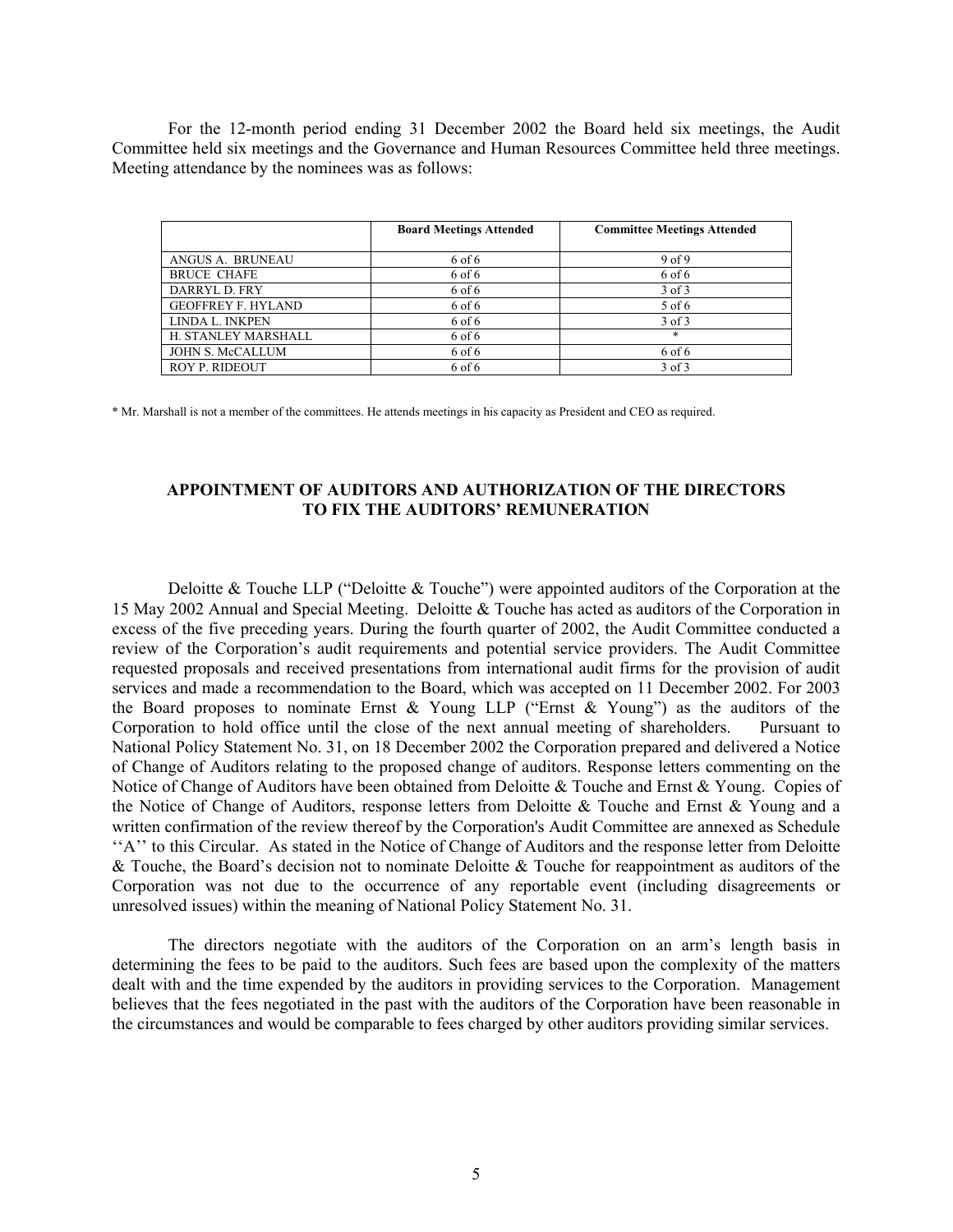Several accounting firms provided audit, audit related and non - audit services to the Corporation and its subsidiaries during 2002. For the year ended 31 December 2002, fees for audit and audit related services provided by Deloitte & Touche were \$511,714. Audit and audit related services provided by other accounting firms were \$207,249.

 Non-audit services provided by Deloitte & Touche and other accounting firms were \$27,244 and \$98,332 respectively. The Audit Committee has reviewed the nature of non-audit services to ensure they are consistent with maintaining the auditors' independence. Non-audit services include general consulting, valuation analysis, internal audit and accounting services.

#### **COMPENSATION OF NAMED EXECUTIVE OFFICERS**

 The following table sets forth information concerning the annual and long-term compensation earned for services rendered during each of the last three financial years by the Chief Executive Officer of the Corporation and each of the other most highly compensated executive officers of the Corporation (the "Named Executive Officers").

|                               |      | <b>Annual Compensation</b> |                     |                                           | <b>Long-Term Compensation</b>                                  |                                                  |                                                    |
|-------------------------------|------|----------------------------|---------------------|-------------------------------------------|----------------------------------------------------------------|--------------------------------------------------|----------------------------------------------------|
| Name and Principal Position   | Year | Salary<br>$(\$)$           | <b>Bonus</b><br>(S) | Other Annual<br>Compensation $(1)$<br>(S) | Securities<br>Under<br>Options<br>Granted $^{(2)}$<br>$^{(#)}$ | Long-Term<br>Incentive<br>Plan<br>Payouts<br>(S) | All Other<br>Compensation <sup>(3)</sup><br>$(\$)$ |
| H. STANLEY MARSHALL           | 2002 | 463,100                    | 416,790             | ---                                       | 24,050                                                         |                                                  | 74,809                                             |
| President and Chief Executive | 2001 | 440,000                    | 458,486             | ---                                       | 28,747                                                         |                                                  | 71,826                                             |
| Officer                       | 2000 | 408,000                    | 242,342             | ---                                       | 20,995                                                         | 69,241                                           | 55,060                                             |
| KARL W. SMITH                 | 2002 | 218,000                    | 130,800             | ---                                       | 11,321                                                         |                                                  | 85,645                                             |
| Vice President, Finance and   | 2001 | 210,000                    | 121,275             | ---                                       | 10,976                                                         |                                                  | 82,190                                             |
| Chief Financial Officer       | 2000 | 200,000                    | 75,000              | ---                                       | 8,576                                                          | 10,000                                           | 49,013                                             |
| RONALD W. McCABE              | 2002 | 166,800                    | 83,400              | ---                                       | 5,197                                                          | ---                                              | 30,677                                             |
| General Counsel and           | 2001 | 165,000                    | 77,344              | ---                                       | 4,312                                                          |                                                  | 27,794                                             |
| Corporate Secretary           | 2000 | 150,300                    | 45,090              |                                           | 5,156                                                          |                                                  | 13,966                                             |
|                               |      |                            |                     |                                           |                                                                |                                                  |                                                    |

#### *Summary Compensation Table*

- (1) Perquisites and other personal benefits, securities and property are not disclosed as they did not exceed the minimum disclosure threshold which is the lesser of \$50,000 or 10% of the total annual salary and bonus of the Named Executive Officer.
- (2) Options to acquire common shares of Fortis Inc. Options granted in 2002 vest at a rate of 25% per annum starting May 2003.
- (3) The amounts reported include the dollar value of insurance premiums paid by the Corporation with respect to term life and disability insurance and include directors' fees paid by subsidiaries to Messrs. Marshall and Smith. Both Messrs. Smith and McCabe participate in the Corporation's Defined Contribution Pension Plans, as such, the amounts reported also include the Corporation's annual contributions and accrued benefit obligations to each of Messrs. Smith and McCabe. Mr. Marshall participates in the Corporation's Defined Benefit Pension Plans, the details of which are described in the Pension Arrangements section.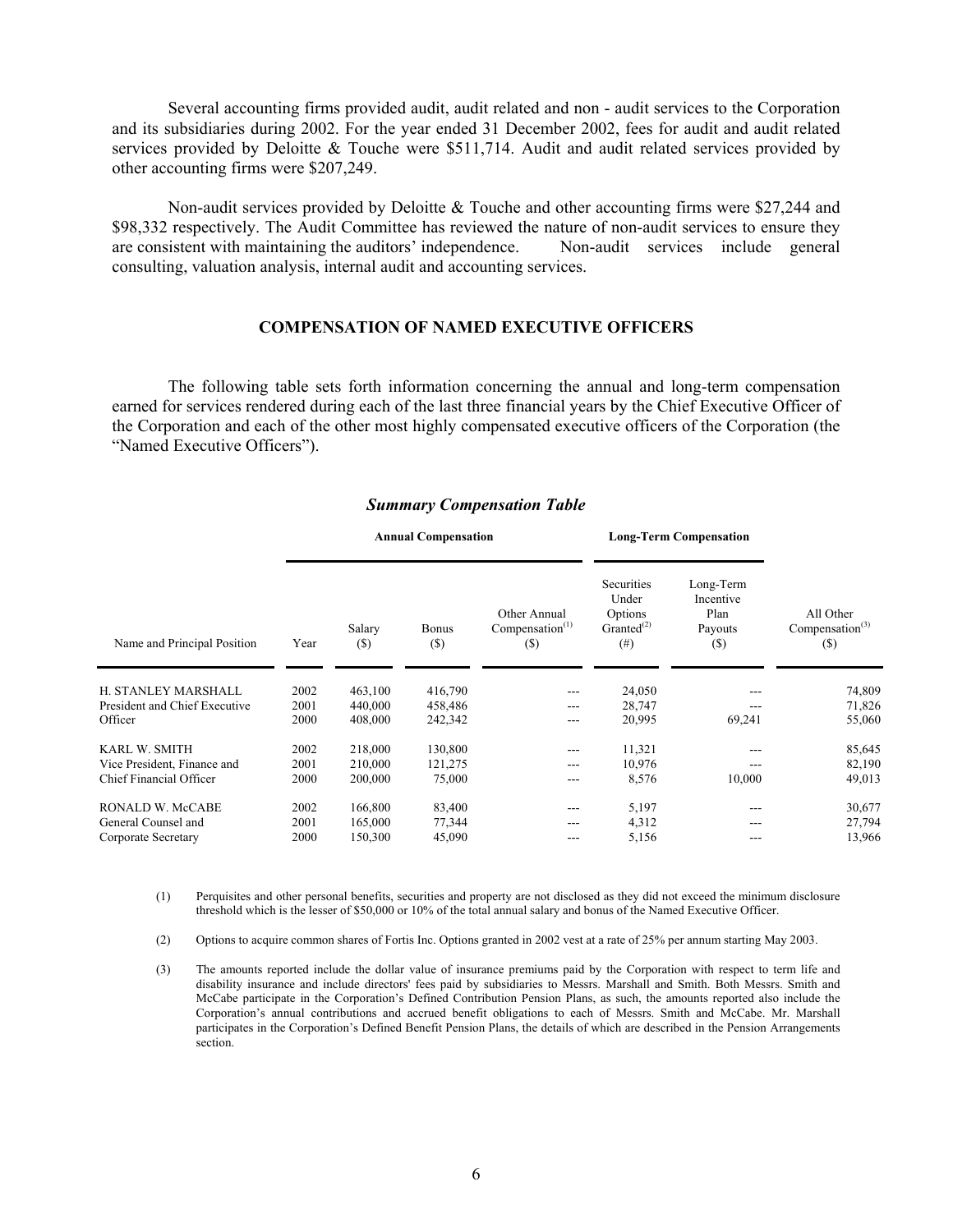The following table sets forth all grants of stock options to the Named Executive Officers of the Corporation under the Corporation's 2002 Stock Option Plan during the financial year ended 31 December 2002.

| Name                | <b>Securities</b><br><b>Under Options</b><br>Granted<br>$^{(#)}$<br>Common<br>$Shares^{(1)}$ | % of Total<br><b>Options Granted</b><br>to Employees in<br><b>Financial</b><br>$Year^{(2)}$ | <b>Exercise</b><br>Price <sup>(3)</sup><br>(\$/Security) | <b>Market Value of</b><br><b>Securities</b><br>Underlying<br>Options on the<br>Date<br>of $Gran(3)$<br>(\$/Security) | <b>Expiration Date</b> |
|---------------------|----------------------------------------------------------------------------------------------|---------------------------------------------------------------------------------------------|----------------------------------------------------------|----------------------------------------------------------------------------------------------------------------------|------------------------|
| H. STANLEY MARSHALL | 24,050                                                                                       | 15.3%                                                                                       | \$48.14                                                  | \$48.14                                                                                                              | 14 May 2012            |
| KARL W. SMITH       | 11,321                                                                                       | 7.2%                                                                                        | \$48.14                                                  | \$48.14                                                                                                              | 14 May 2012            |
| RONALD W. McCABE    | 5,197                                                                                        | 3.3%                                                                                        | \$48.14                                                  | \$48.14                                                                                                              | 14 May 2012            |

#### *Option Grants During the Most Recently Completed Financial Year*

(1) Options vest at the rate of 25% per annum commencing 15 May 2003.

(2) Represents percentage of total options granted to employees of the Corporation and its subsidiaries under the 2002 Stock Option Plan.

(3) Exercise price and market value are the average of the daily high and low board lot trading prices of Common Shares traded on the Toronto Stock Exchange on the five trading days immediately preceding the date of the grant of the option.

 The following table sets forth details of all exercises of options by the Named Executive Officers during the financial year ended 31 December 2002 and the financial year-end number and value of unexercised options on an aggregated basis.

#### *Aggregate Option Exercises During the Most Recently Completed Financial Year and Financial Year-End Option Values*

| Name                | <b>Securities Acquired</b><br>on Exercise<br>$^{(#)}$ | <b>Aggregate Value</b><br><b>Realized</b><br><b>(S)</b> | <b>Unexercised Options</b><br>at Financial Year-End<br>$^{(#)}$<br>Exercisable/<br>Unexercisable | <b>Value of Unexercised</b><br>in-the-Money Options<br>at Financial Year-End<br>(S)<br>Exercisable/<br>Unexercisable |
|---------------------|-------------------------------------------------------|---------------------------------------------------------|--------------------------------------------------------------------------------------------------|----------------------------------------------------------------------------------------------------------------------|
| H. STANLEY MARSHALL | 20,995                                                | 359,015                                                 | 32,793/                                                                                          | 411,630/                                                                                                             |
|                     |                                                       |                                                         | 45,610                                                                                           | 411,765                                                                                                              |
| KARL W. SMITH       |                                                       |                                                         | 10,559/                                                                                          | 131,364/                                                                                                             |
|                     |                                                       |                                                         | 19,553                                                                                           | 166,542                                                                                                              |
| RONALD W. McCABE    | 5,156                                                 | 105,698                                                 | 7,591/                                                                                           | 92,269/                                                                                                              |
|                     |                                                       |                                                         | 8,431                                                                                            | 68,695                                                                                                               |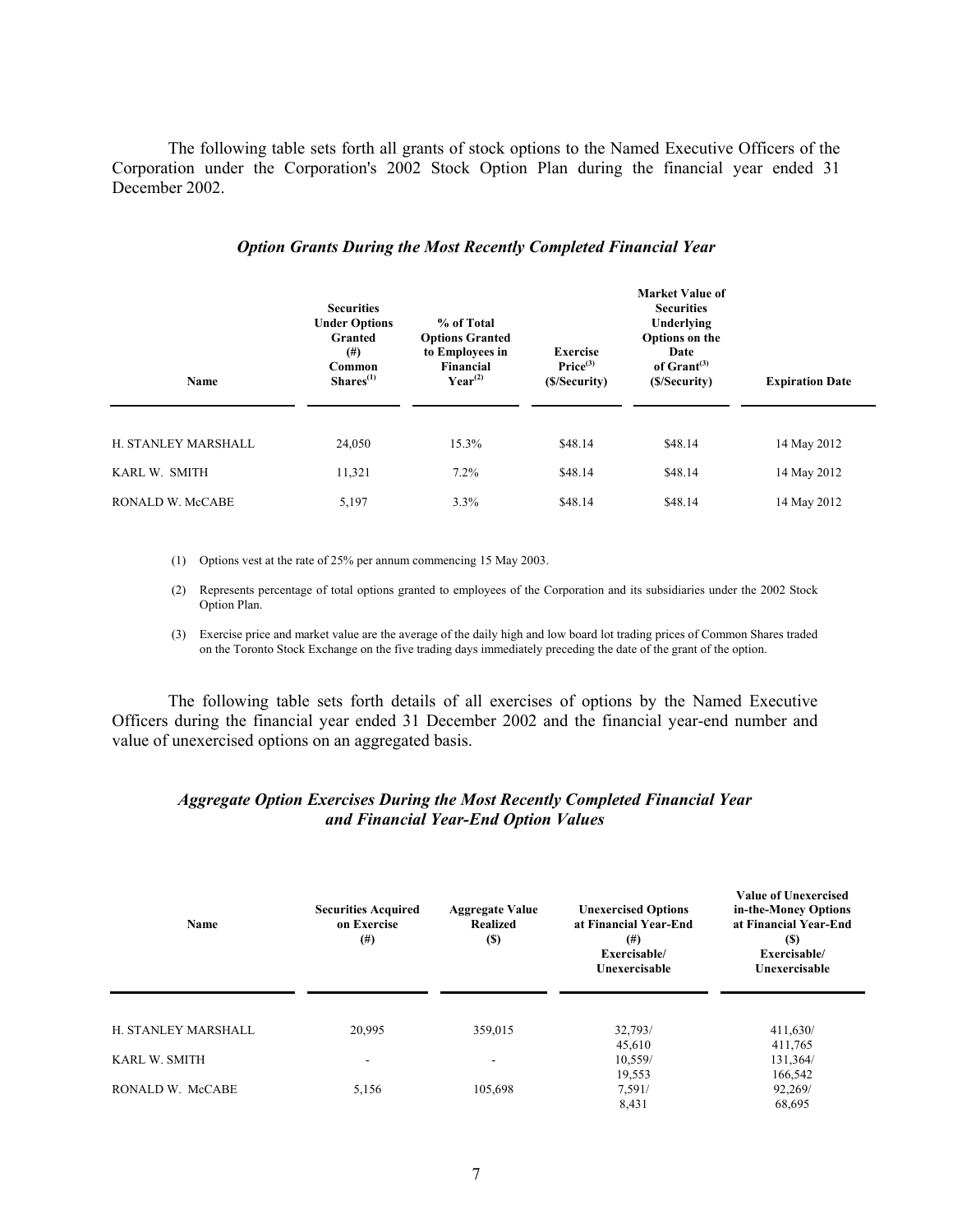#### **PENSION ARRANGEMENTS**

Mr. Marshall participates in a Defined Benefit Registered Pension Plan (the "DB RPP"). In addition, the Corporation has a Defined Benefit Pension Uniformity Plan (the "DB PUP") which was closed to all new entrants effective 31 December 1999. In addition, Mr. Marshall is party to an agreement with the Corporation that provides for supplemental payments upon retirement. Retirement compensation under both the defined benefit plan and the supplemental agreement are payable for life and reduced payments are made to a surviving spouse upon his death. The supplemental payment agreement between the Corporation and Mr. Marshall entitles him to receive, in effect, an annual payment following retirement equal to the difference between his total entitlement under the defined benefit plan and 70% of his highest three-year average annual base salary and annual cash bonus. Mr. Marshall is entitled to retire with full pension benefits on 1 May 2006.

 Messrs. Smith and McCabe do not participate in a defined benefit pension plan. In 2002, the Corporation contributed to a self-directed registered retirement savings plan ("RRSP") for each of Messrs. Smith and McCabe at an amount equal to 6.5% of their annual base salary, which contribution was matched by the Named Executive Officers, up to the maximum RRSP contribution limit of \$13,500 as allowed by the Canada Customs and Revenue Agency. The Name Executive Officers participate in the non-contributory Supplemental Employee Retirement Plan of the Corporation ("SERP"). The SERP provides for the accrual by the Corporation of an amount equal to 13% of the annual base salary and annual cash bonus of each Named Executive Officer (other than Mr. Marshall) in excess of the allowed maximum for contribution to an RRSP to an account which will accrue interest equal to the rate of a 10 year Government of Canada Bond plus a premium of 1% to 3% dependent upon years of service. At the time of retirement, the funds accumulated under the SERP may be withdrawn in one lump sum or in equal payments over 10 years.

#### **EMPLOYMENT AGREEMENTS**

 The Corporation has entered into agreements with Messrs. Marshall, Smith and McCabe which provide, in effect, that in the event the employment of any such individual is terminated by the Corporation, for other than just cause, the Corporation shall pay to such individual an amount equal to three times that individual's then current annual base salary. In addition, the terms of the employment contract between the Corporation and Mr. Marshall provide that he may elect to terminate his service under the agreement at any time within two years of a change in control of the Corporation and the Corporation shall pay to Mr. Marshall an amount equal to three times his then current annual base salary.

#### **REPORT ON EXECUTIVE COMPENSATION**

 Angus A. Bruneau, Darryl D. Fry, Linda L. Inkpen, and Roy P. Rideout, all of whom are independent and unrelated directors, constituted the Governance and Human Resources Committee of the Corporation ("Committee") during 2002. The Committee is charged with the responsibility to review, recommend and administer the compensation policies in respect of the Corporation's Named Executive Officers. The Committee's recommendations as to base salary and annual bonus levels are submitted to the Board for approval. The Committee held three meetings during 2002.

 The Corporation's executive compensation policies are designed to provide competitive levels of compensation, a significant portion of which is dependent upon individual and corporate performance and contribution to increasing shareholder value. The Committee recognizes the need to provide a total compensation package that will attract and retain qualified and experienced executives as well as align the compensation level of each executive to that executive's level of responsibility. The Committee regularly reviews survey data gathered by independent professional compensation consultants, and meets privately with such consultants, in respect of a wide group of Canadian industrial companies.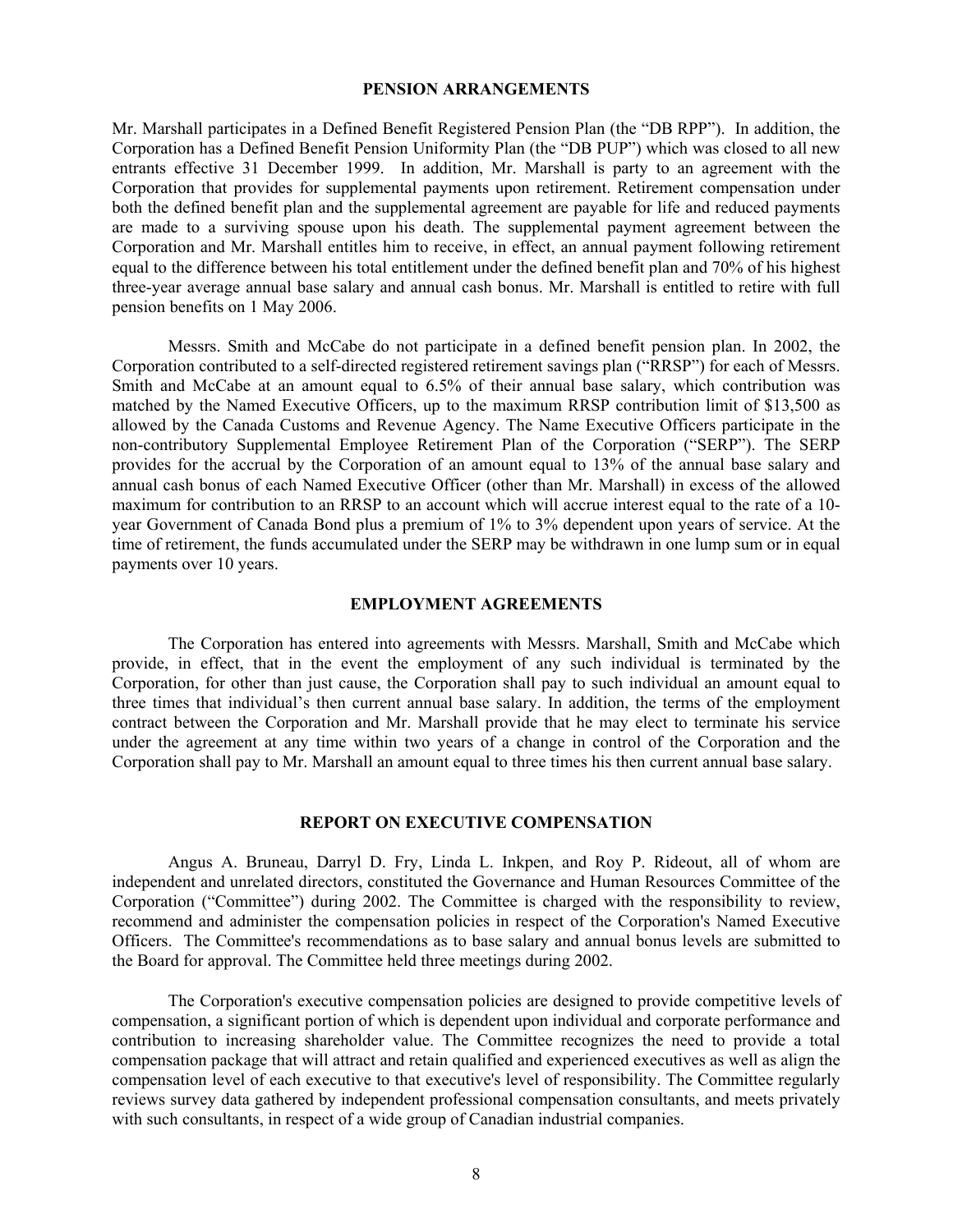The major elements of the Corporation's executive compensation program are base salary, shortterm incentive in the form of an annual cash bonus and long-term incentive in the form of options to purchase Common Shares of the Corporation. Compensation for the Corporation's Named Executive Officers involves a significant proportion of pay that is at risk. The bonus recognizes corporate performance on an annual basis and is based, in part, on an evaluation of the executive's contribution to the Corporation's performance. Stock options directly relate a substantial portion of the Named Executive Officer's long-term compensation to share price appreciation realized by the Corporation's shareholders. For 2002, base salary constituted approximately 48% of the Chief Executive Officers ("CEO") overall monetary compensation with short-term incentives representing approximately 43%. The remaining 9% of the CEO's monetary compensation was made up of a variety of elements. For 2002, base salary for the Other Named Executive Officers constituted approximately 54% of the overall monetary compensation with short-term incentives representing approximately 29%. The remaining 17% of the monetary compensation program was made up of a variety of elements. The Committee believes that this approach best serves the interests of shareholders by ensuring that Named Executive Officers are compensated in a manner that advances both the short-term and long-term interests of shareholders.

The Corporation's executive compensation regime is structured in a manner that emphasizes the greater ability of the CEO to affect corporate performance by making a greater portion of the CEO's compensation dependent upon corporate performance.

*Base Salary:* Base salaries for the Named Executive Officers are established annually in the context of total compensation and by reference to the range of salaries paid generally by comparable Canadian industrial corporations. The Corporation has a policy of paying executives at approximately the median of the salaries paid to executives of comparable Canadian industrial corporations. The Committee reviews base salaries annually.

*Annual Cash Bonus:* Named Executive Officers participate in a short-term incentive plan that provides for annual cash bonuses. The amount of each bonus is determined by way of an annual assessment of corporate and personal performance and is expressed as a percentage of each Named Executive Officer's annual base salary. The corporate performance component of the short-term incentive plan is determined with reference to the financial performance of the Corporation relative to the annual business plan approved by the Board. Individual performance is assessed against specific goals and targets set annually by the Committee in respect of each Named Executive Officer. In 2002, the CEO, Chief Financial Officer and the General Counsel had the opportunity to earn a bonus of up to 90%, 60% and 50% of their respective annual base salaries.

*Stock Options:* Long-term incentives consist of grants of options under the Corporation's 2002 Stock Option Plan ("2002 SOP"), the purpose of which is to encourage key employees to maximize shareholder value. Prior to 15 May 2002, options were granted pursuant to the Executive Stock Option Plan ("ESOP") for a term of five years. Effective 16 May 2001 the shareholders amended the ESOP to allow options to be issued for up to ten years and the options granted in that year were issued for ten years subject to vesting at the rate of 25% per annum over four years. Grant of options under the ESOP was frozen when shareholders approved the 2002 SOP on 15 May 2002. Under guidelines approved by the Board, each executive may receive one option grant per year. The number of shares granted under an option is dependent upon the optionee's salary level.

Optionees who are employees of the Corporation, or its subsidiaries, are entitled to receive a loan for the full value of the shares purchased on the exercise of an option. Optionees availing of such financing must pay the amount of any dividends received on shares acquired with a loan to the Corporation, or applicable subsidiary, as an interest charge, which currently equates to an interest rate in excess of market terms. Share purchase loans must be repaid on the earlier of sale of the shares, one year following cessation of employment or ten years.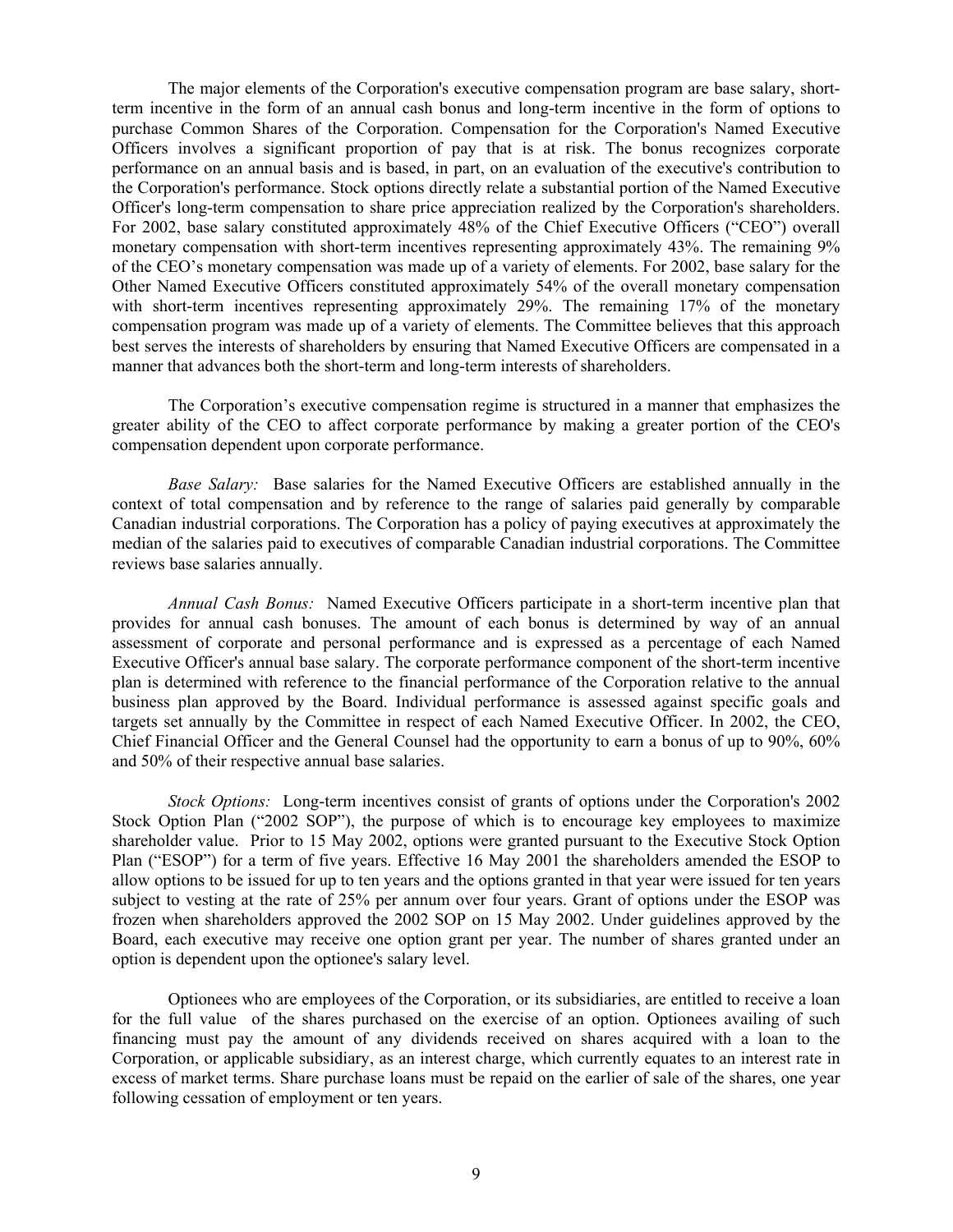The Named Executive Officers were granted options under the 2002 SOP entitling them to purchase 40,568 shares in the aggregate at a purchase price of \$48.14 per share. The number and terms of existing options are not considered in determining new stock option grants.

 The Committee believes that the Corporation's compensation regime appropriately takes into account the performance of the Corporation and the contribution of the Named Executive Officers of the Corporation toward that performance.

Report presented by the Governance and Human Resources Committee:

D.D. Fry, Chair A.A. Bruneau L.L. Inkpen R.P. Rideout

#### **PERFORMANCE GRAPH**

 The following graph compares the total cumulative shareholder return for \$100 invested in the Common Shares of the Corporation on 31 December 1997 with the cumulative total return of the S&P/TSX Composite Index (formerly the TSE 300 Composite Index) and the S&P/TSX Canadian Utilities Index (formerly the Gas and Utilities Index) for the five most recently completed financial years. Dividends declared on the Common Shares of the Corporation are assumed to be reinvested at the closing share price on each dividend payment date. The S&P/TSX Composite Index and the S&P/TSX Canadian Utilities Index are total return indices and include reinvested dividends.

**Five-Year Cumulative Total Return on \$100 Investment Fortis Inc. Common Shares, S&P/TSX Composite Index and the S&P/TSX Canadian Utilities Index (31 December 1997 – 31 December 2002)**



|                                  | 199 <sup>7</sup> | 1998 | 1999 | 2000 | 2001 | 2002 |
|----------------------------------|------------------|------|------|------|------|------|
| <b>Fortis Common Shares</b>      | 100              | 96   |      | 100  |      | 148  |
| S&P/TSX Composite Index          | 100              | 94   |      | 167  | 30   | 97   |
| S&P/TSX Canadian Utilities Index | 100              | 110  | 86   |      |      | 126  |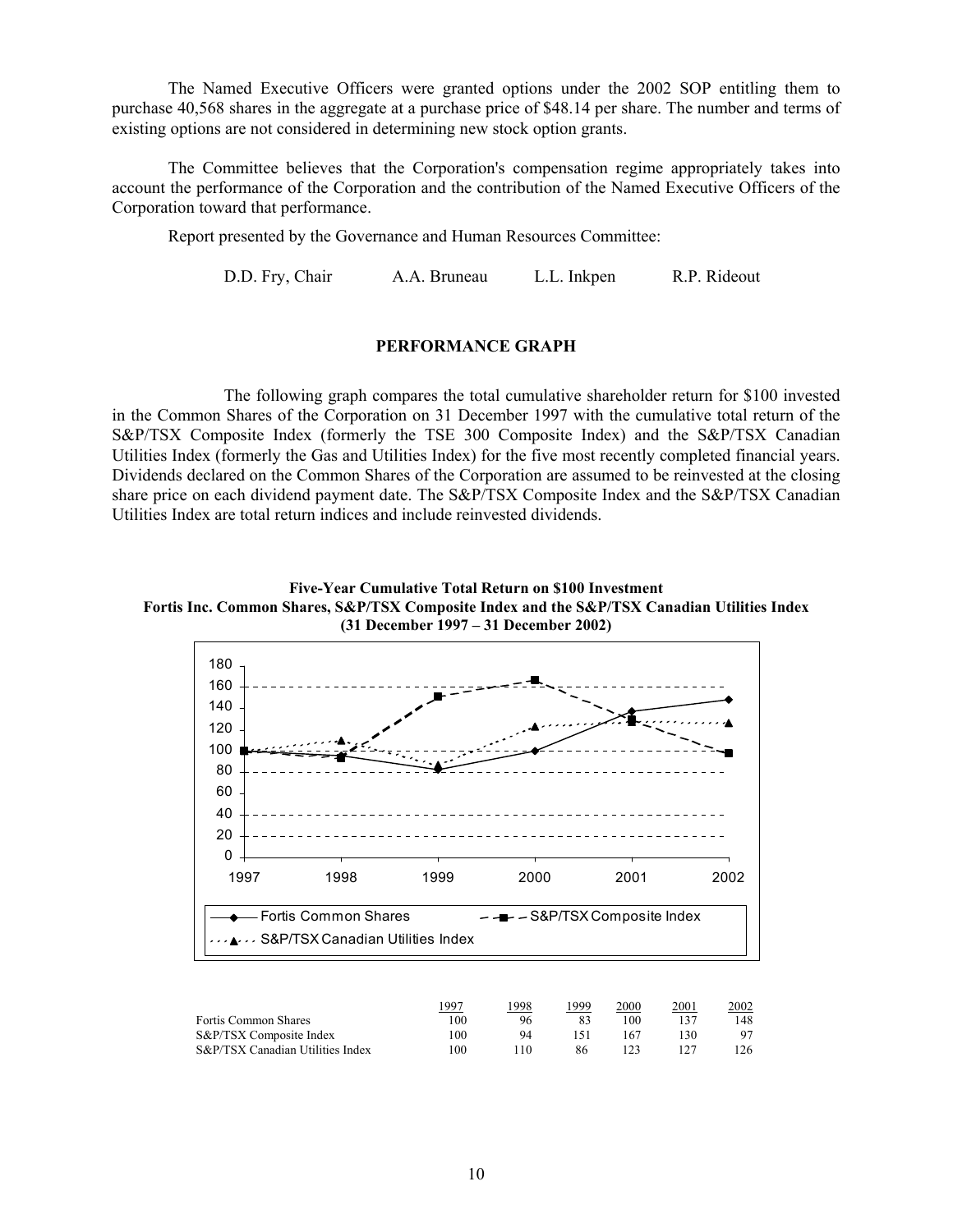#### **REPORT ON CORPORATE GOVERNANCE**

#### **CORPORATE GOVERNANCE**

The Board of Directors and Management of Fortis Inc. acknowledge the critical importance of good corporate governance practices in the proper conduct of the affairs of the Corporation. The Corporation's corporate governance practices comply with the Guidelines for improved corporate governance adopted by the Toronto Stock Exchange. Disclosure of the Corporation's approach to corporate governance is set out in its Statement of Corporate Governance Practices annexed as Schedule "B" to this circular.

The Board discharges its responsibilities directly and through committees. A table reporting on meeting attendance by directors is found on page 5 hereof.

#### **USE OF COMMITTEES**

 The Board annually appoints from amongst its members two standing committees: the Governance and Human Resources Committee and the Audit Committee. Each committee has a written mandate which sets out in detail the activities or areas of the Corporation's business to which the committee is required to devote its attention. Each committee reviews its mandate on an annual basis and the mandate of the Audit Committee is also considered by the Governance and Human Resources Committee. All committees are currently composed of independent and unrelated directors.

#### *Governance and Human Resources Committee*

The mandate of the Governance and Human Resources Committee of the Board requires the Committee, among other things, to:

- (i) develop and recommend to the Board the Corporation's approach to corporate governance issues;
- (ii) propose to the Board new nominees for election to the Board;
- (iii) carry out procedures specified by the Board for assessing the effectiveness of the Board as a whole and of each Board committee;
- (iv) review and make recommendations to the Board with respect to the adequacy and form of the compensation of Directors;
- (v) approve the engagement of an outside expert, or experts, by an individual Director at the Corporation's expense;
- (vi) assist and advise the Board and CEO in appointing senior management;
- (vii) design and implement programs for training and developing senior management and planning for succession within the ranks of senior management;
- (viii) oversee the form and adequacy of the compensation and benefits provided by the Corporation to its senior management; and
- (ix) administer the Corporation's stock option plans.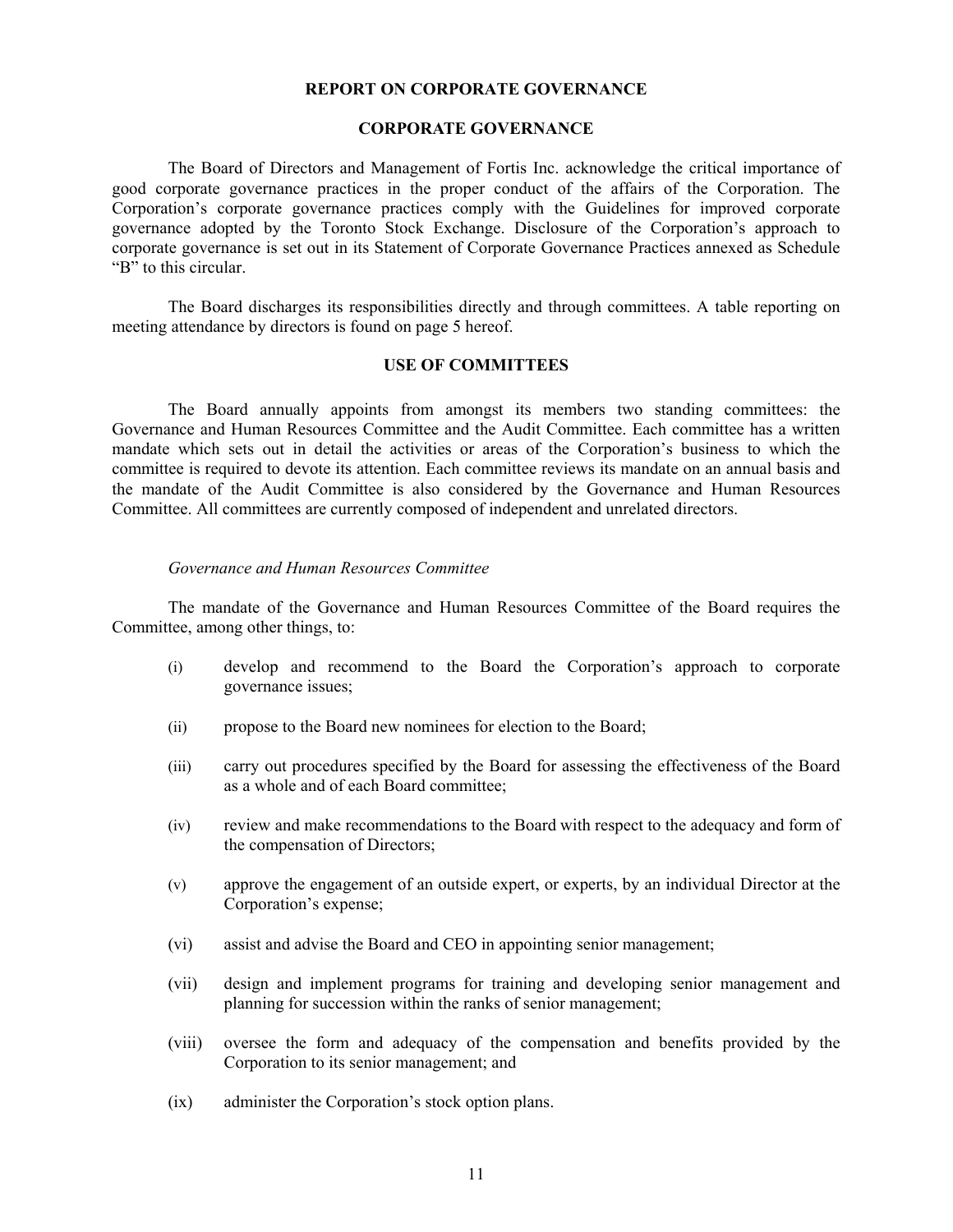The members of the Governance and Human Resources Committee, who are all independent and unrelated, are Darryl D. Fry (Chair), Angus A. Bruneau, Linda L. Inkpen and Roy P. Rideout.

#### *Audit Committee*

The Audit Committee provides assistance to the Board in fulfilling its responsibility to the shareholders, potential investors and the investment community relating to the Corporation's financial statements, systems of internal financial controls, annual independent audit function and the quality and integrity of the financial reports of the Corporation. The mandate of the Audit Committee of the Board requires the Committee, among other things, to:

- (i) have at least one member with financial experience;
- (ii) oversee management reporting and internal controls;
- (iii) communicate regularly and directly with the external auditors concerning matters of interest to the Audit Committee, or the auditors, including the integrity of the Corporation's internal control systems;
- (iv) recommend to the Board annually with respect to the nomination, remuneration and other terms of engagement of a firm of chartered accountants to be appointed by the shareholders of the Corporation to act as Independent Auditor of the Corporation; and
- (v) review all published financial statements and reports including, quarterly unaudited interim statements, year-end audited financial statements, annual report, annual information form, management discussion and analysis, prospectus and any additional financial information as required by the Board. The Committee reviews the financial information with Management and the Independent Auditor to gain reasonable assurance that the financial information is complete, accurate, consistent and properly disclosed.

The Audit Committee consists entirely of independent and unrelated directors with financial experience. The Audit Committee is chaired by Bruce Chafe and its members are Angus A. Bruneau, Geoffrey F. Hyland and John S. McCallum.

Report presented by the Governance and Human Resources Committee:

D.D. Fry, Chair A.A. Bruneau L.L. Inkpen R.P. Rideout

#### **COMPENSATION OF DIRECTORS**

 During the fiscal year ended 31 December 2002, each director of the Corporation, except the Chair, was paid an annual retainer of \$17,000. The Chair was paid an annual retainer of \$60,000. Each director, including the Chair, was paid a meeting fee of \$1,100 in respect of each meeting of the Board, or any committee thereof, attended in person or by telephone by such director, together with reimbursement of travel expenses. An additional annual retainer of \$5,000 was paid to each chair of a committee of the Board. Mr. Marshall as CEO of the Corporation did not receive any remuneration from the Corporation for serving as a director.

At the 15 May 2002 Annual and Special Meeting of Shareholders, the shareholders approved a freezing of the Directors' Stock Option Plan, established in 1998, and implementation of the 2002 Stock Option Plan (the "2002 SOP"). Both directors and employees of the Corporation participate in the 2002 SOP. The 2002 SOP contains similar provisions for employees and directors pertaining to the term of options (up to ten years), but differ in that options to directors may only be granted by the Board, while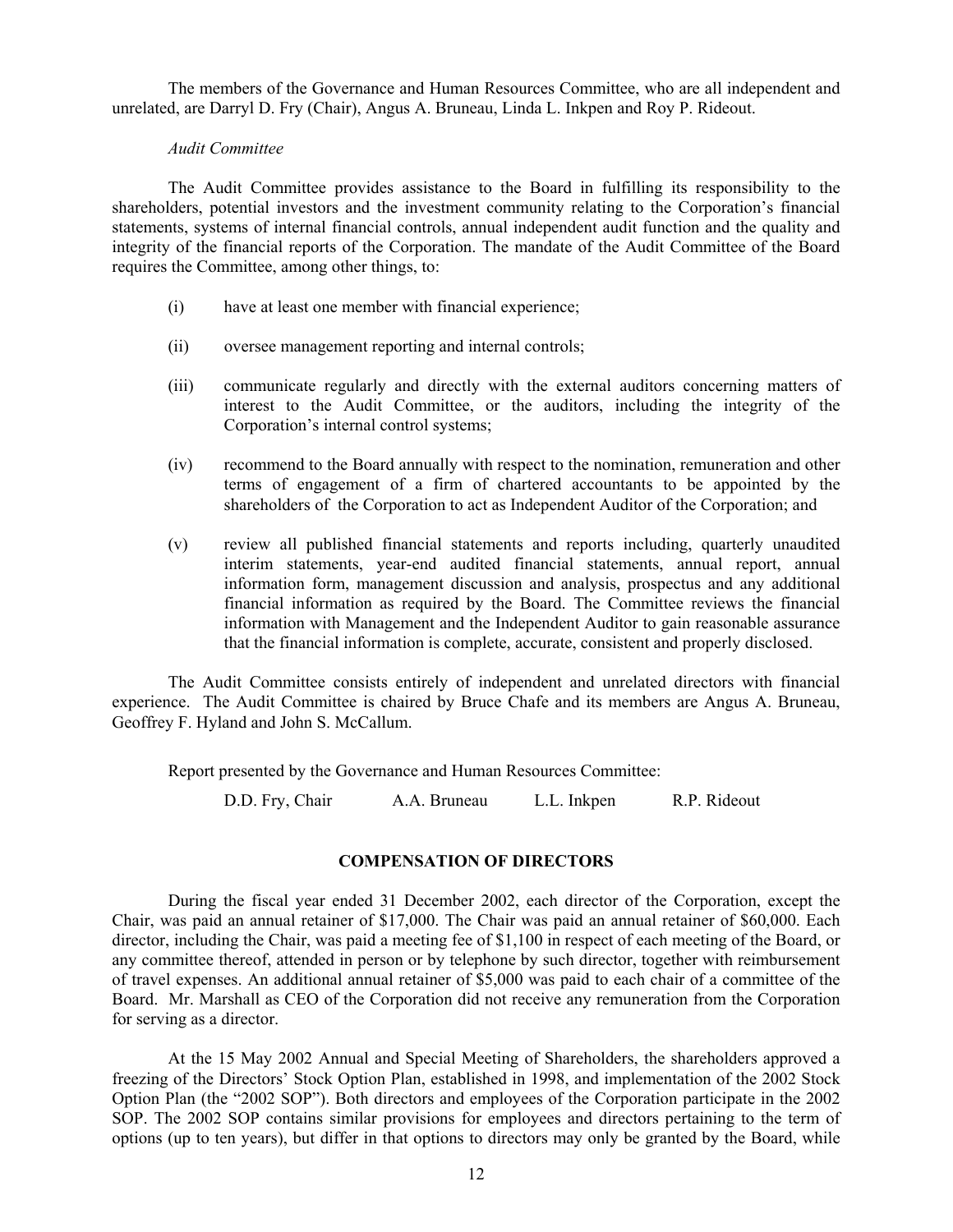the Governance and Human Resources Committee is authorized to grant options to employees. In addition, directors are not entitled to receive loans for the purpose of exercising options, and directors must exercise outstanding options within one year of retiring from the Board, while employees are afforded a three year period from the date of their retirement within which to exercise outstanding options. On 15 May 2002, each director, other than Mr. Marshall and the Chair, was granted an option to purchase 3,000 Common Shares at an exercise price of \$48.14 per share. The Chair was granted an option to purchase 5,000 Common Shares at the same exercise price. The options granted to directors and the Chair expire on 14 May 2012 and vest at the rate of 25% per annum over four years, commencing 15 May 2003.

#### **DIRECTORS' AND OFFICERS' LIABILITY INSURANCE**

Directors' and officers' liability insurance has been purchased for the benefit of the directors and officers of the Corporation. The premium paid by the Corporation for such insurance in 2002 was \$54,236. The insurance coverage obtained under the policy is \$35,000,000 in respect of any one incident, subject to a \$250,000 deductible.

#### **INDEBTEDNESS OF EXECUTIVE OFFICERS AND SENIOR OFFICERS**

 As at 31 March, 2003, the aggregate indebtedness of all officers and employees to the Corporation, incurred in connection with purchases of securities of the Corporation was \$1,184,346. As of 31 March, 2003, there were no monies owed to the Corporation by the directors.

 The following table sets forth details of the indebtedness of the officers of the Corporation under securities purchase programs.

| <b>Name and Principal Position</b>                                                               | <b>Involvement of</b><br><b>Corporation or</b><br>Subsidiary | Largest<br>Amount<br>Outstanding<br>During 2002<br><b>(\$)</b> | Amount<br>Outstanding<br>As at<br>31 March 2003<br>(S) | <b>Financially</b><br><b>Assisted Securities</b><br><b>Purchased During</b><br>2002<br>$^{(#)}$ | <b>Security for</b><br>Indebtedness |
|--------------------------------------------------------------------------------------------------|--------------------------------------------------------------|----------------------------------------------------------------|--------------------------------------------------------|-------------------------------------------------------------------------------------------------|-------------------------------------|
| H. STANLEY MARSHALL<br>President and Chief Executive<br>Officer<br>St. John's, NL                | Fortis<br>As Lender                                          | 695,013                                                        | 794,579                                                | 20,995                                                                                          | The Securities<br>Purchased         |
| <b>KARL W. SMITH</b><br>Vice President, Finance and Chief<br>Financial Officer<br>St. John's, NL | Fortis<br>As Lender                                          | 21,600                                                         | 21,947                                                 | 466                                                                                             | The Securities<br>Purchased         |
| RONALD W. McCABE<br>General Counsel and Corporate<br>Secretary<br>St. John's, NL                 | Fortis<br>As Lender                                          | 189,654                                                        | 37,169                                                 | 5,469                                                                                           | The Securities<br>Purchased         |

#### *Indebtedness of Executive Officers and Senior Officers under Securities Purchase Programs*

All of the above-noted indebtedness was incurred under the Corporation's Executive Stock Option Plan or the Corporation's Employee Share Purchase Plan.

 As at 31 March 2003, there was no indebtedness of the officers, directors and employees of the Corporation incurred other than in connection with the purchase of securities of the Corporation.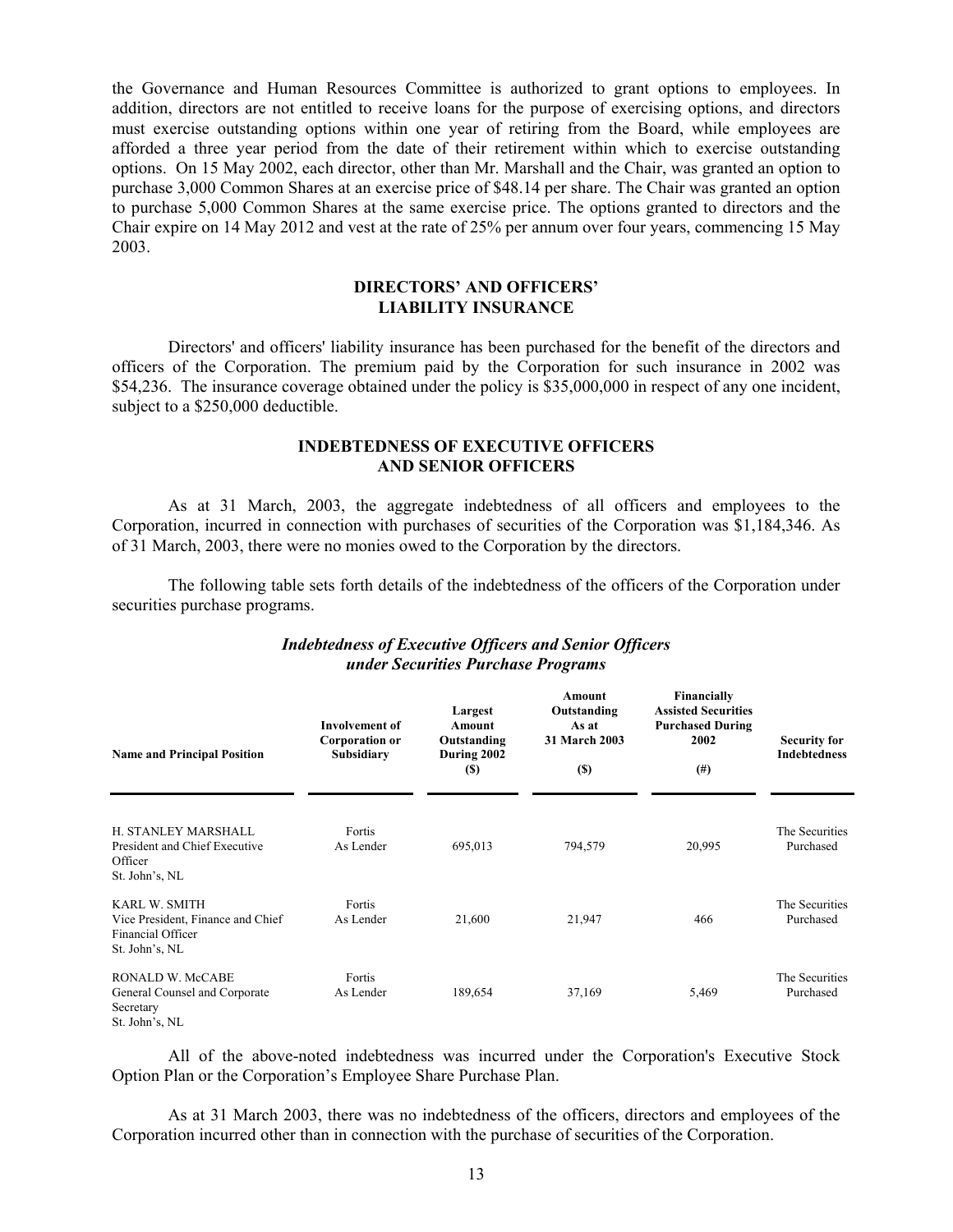#### **GENERAL**

 Management knows of no matters to come before the meeting other than the business referred to in the notice of meeting. However, if any other matters should be properly brought before the meeting, the accompanying proxy will be voted on such matters in accordance with the best judgment of the proxy nominee.

#### **CERTIFICATE**

The contents and the sending of this Management Information Circular have been approved by the Board of Directors of the Corporation.

St. John's, Newfoundland and Labrador 31 March 2003 Ronald W. McCabe

 General Counsel and Corporate Secretary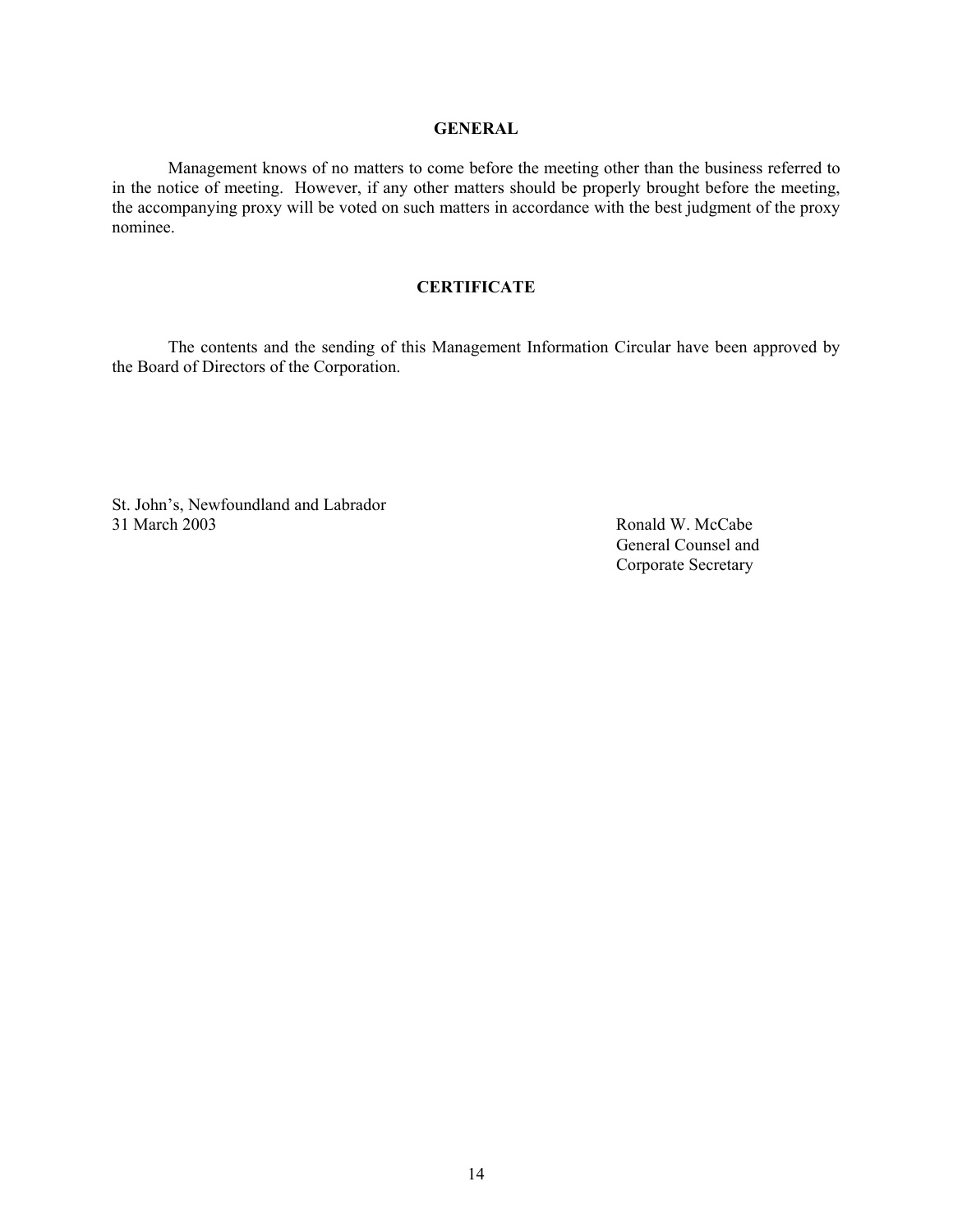## **VIA SEDAR**

British Columbia Securities Commission Alberta Securities Commission Saskatchewan Securities Commission The Manitoba Securities Commission Ontario Securities Commission La commission des valeurs mobilières du Québec Office of the Administrator, Securities Act, New Brunswick Nova Scotia Securities Commission Registrar of Securities, Prince Edward Island Securities Commission of Newfoundland and Labrador Registrar of Securities, Government of Northwest Territories Registrar of Securities, Government of Nunavut Registrar of Securities, Government of Yukon

## **RE: Fortis Inc. (the "Corporation") Change of Auditor**

In accordance with National Policy Statement No. 31, reference is made to:

- 1. the Notice of Change of Auditor dated the  $18<sup>th</sup>$  day of December, 2002 from the Corporation, a copy of which is annexed hereto as Exhibit "A" (the "Notice");
- 2. a letter from Deloitte & Touche LLP dated December 18, 2002, a copy of which is annexed hereto as Exhibit "B" (the "D&T Letter"); and
- 3. a letter from Ernst & Young LLP dated December 18, 2002, a copy of which is annexed hereto as Exhibit "C" ( the "E&Y Letter").

As Chair of the Audit Committee of the Corporation, I hereby confirm that the Notice, the D&T Letter and the E&Y Letter have been reviewed by the Audit Committee of the Board of Directors of the Corporation.

Yours very truly,

Bruce Chafe Chair Audit Committee Fortis Inc. c. Deloite & Touche LLP Attention: Claudio Russo, CA

> Ernst & Young LLP Attention: Derek Purchase, CA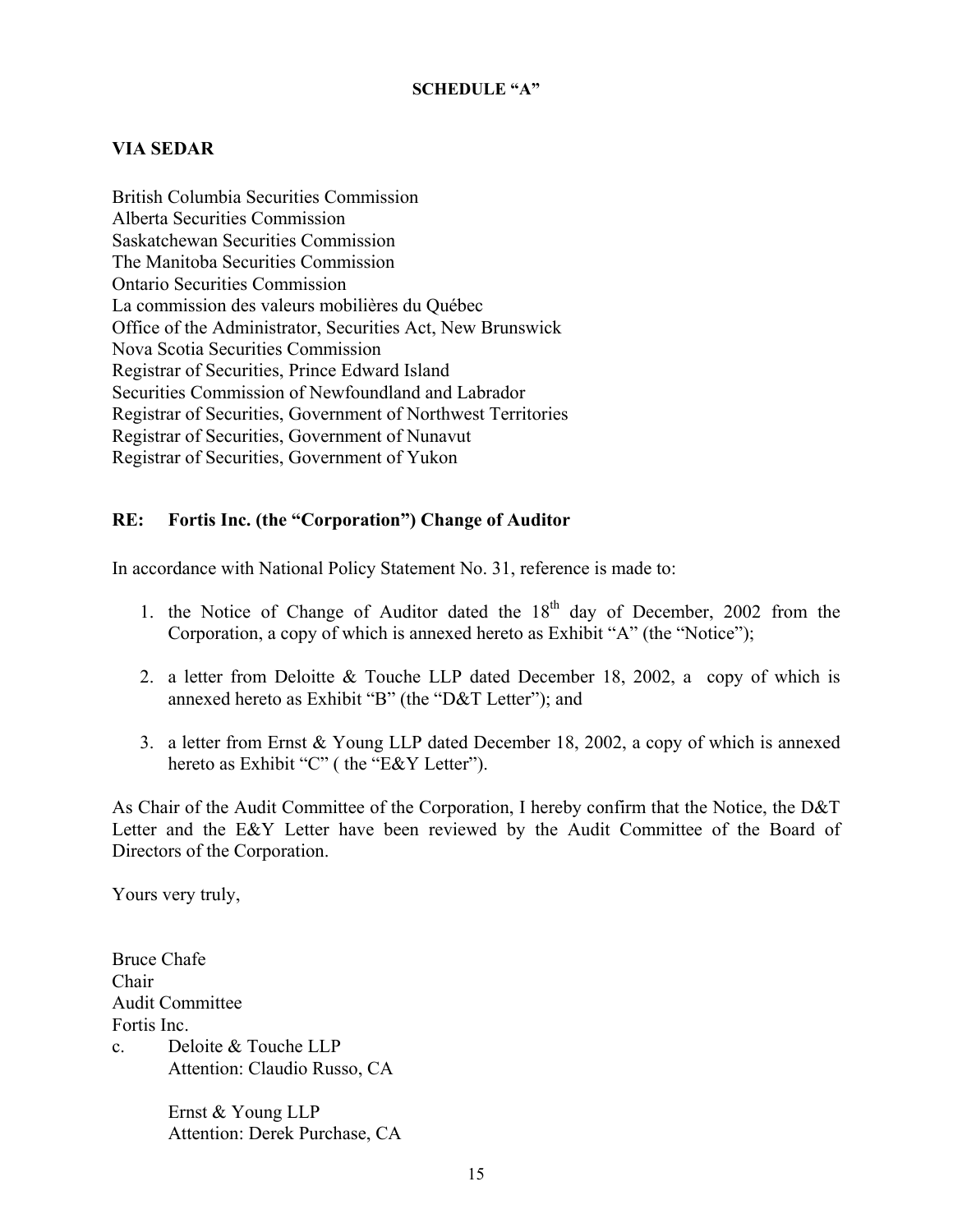**EXHIBIT "A"** 

**FORTIS** 

# **NOTICE OF CHANGE OF AUDITOR**

**Deloitte & Touche, LLP, Chartered Accountants Attn: Mr. Claudio Russo, Partner Fort William Building 10 Factory Lane St. John's, NL A1C 6H5** 

**Ernst & Young, LLP, Chartered Accountants Attn: Mr. Derek Purchase, Partner The Fortis Building 7th Floor 139 Water Street St. John's, NL A1C 1B2** 

**TAKE NOTE THAT** Deloitte & Touche, LLP, Chartered Accountants ("Deloitte & Touche") will not be proposed for re-appointment as auditor of Fortis Inc. (the "Corporation") at the next annual meeting (the "Meeting") of shareholders of the Corporation, expected to be held on May 14, 2003.

# **AS REQUESTED BY NATIONAL POLICY NO. 31, WE CONFIRM THAT:**

- (a) the Corporation's board of directors has considered the Termination (as defined in National Policy No. 31) of Deloitte & Touche and has decided to recommend that Ernst & Young, LLP, Chartered Accountants, ("Ernst & Young") be appointed as successor auditor to the Corporation at the Meeting, such appointment to be effective as of the close of the Meeting;
- (b) in the opinion of the Corporation there have been no "reportable events" (as defined in National Policy No. 31) which were a contributing factor in the conditional termination of Deloitte  $&$  Touche and the decision to recommend the appointment of Ernst  $&$  Young as successor auditor of the Corporation; and
- (c) there were no reservations in the Auditor's Reports for either of the Corporation's two most recently completed fiscal years nor for any period subsequent thereto for which an audit report was issued and preceding the date hereof.

**AND WE THEREFORE REQUEST THAT** both Deloitte & Touche and Ernst & Young in letters addressed to each Canadian securities commission or other securities regulatory authority, each state whether or not they agree with the information contained in this Notice, based on their knowledge of their information at this time with a copy to be received by the undersigned no

FORTIS INC.

The Fortis Building, Suite 1201 PO Box 8837 St. John's, Newfoundland A1B 3T2 Telephone: (709) 722-2800 Facsimile: (709) 737-5307 www.fortisinc.com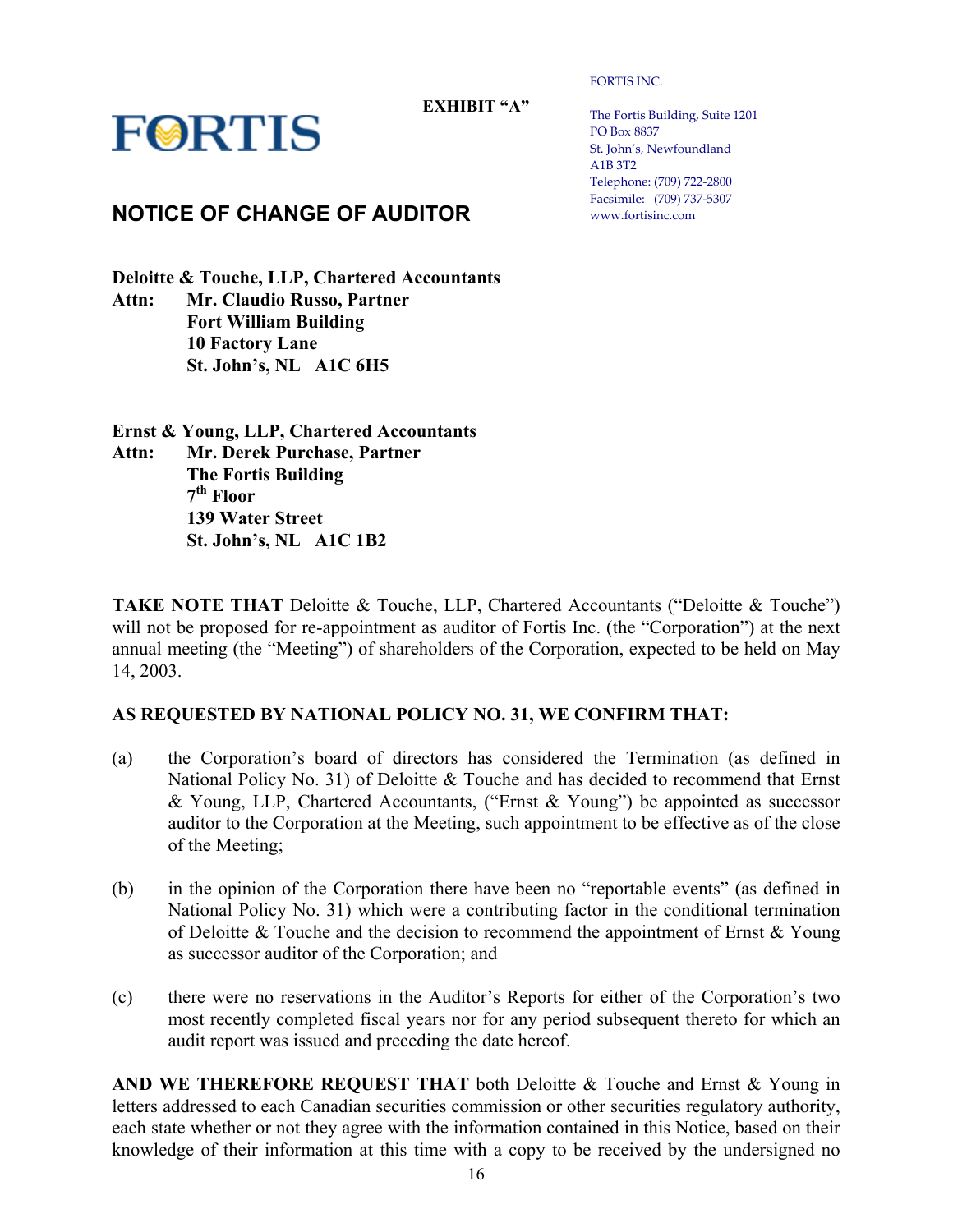later than December 23, 2002 in addition to providing the undersigned with the same documents in an electronic format compatible with the SEDAR filing system.

**DATED** at St. John's, Newfoundland and Labrador, this 18<sup>th</sup> day of December, 2002.

Karl Smith

Karl W. Smith Vice-President, Finance & CFO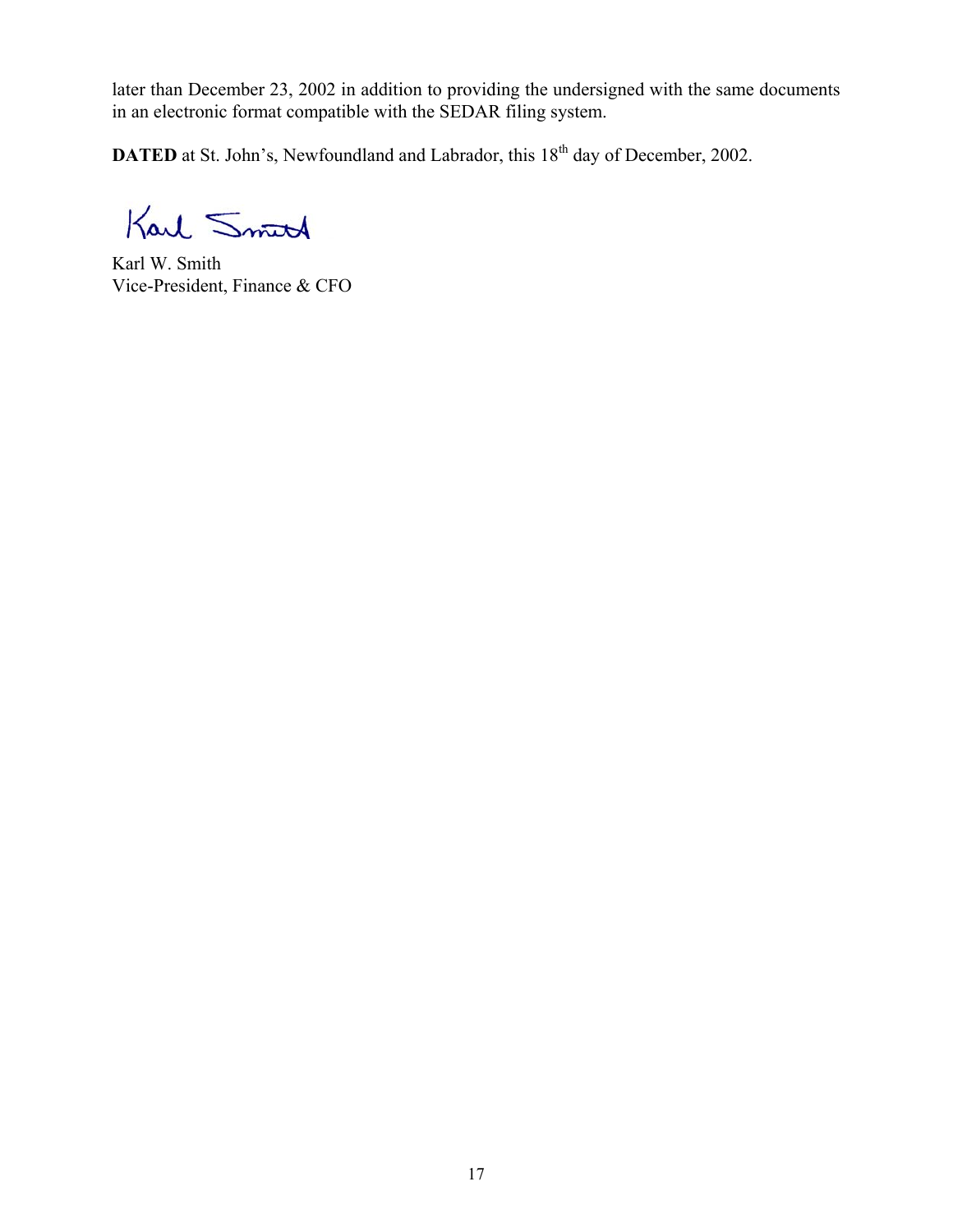**Deloitte & Touche LLP Fort William Building 10 Factory Lane St. John's, NL A1C 6H5** 

**Tel: (709) 576-8480 Fax: (709) 576-8460 www.deloitte.ca** 

# **Deloitte** & Touche

To the various Securities Commissions and similar regulatory authorities in each of the provinces and territories of Canada

Dear Sirs/Mesdames:

# **Re: Fortis Inc.**

We have read the Notice of Change of Auditor dated December 18, 2002 and are in agreement with the statements contained in the Notice based on our knowledge at this time.

Yours very truly,

*"Deloitte & Touche LLP"* 

Chartered Accountants

St. John's, Newfoundland and Labrador December 18, 2002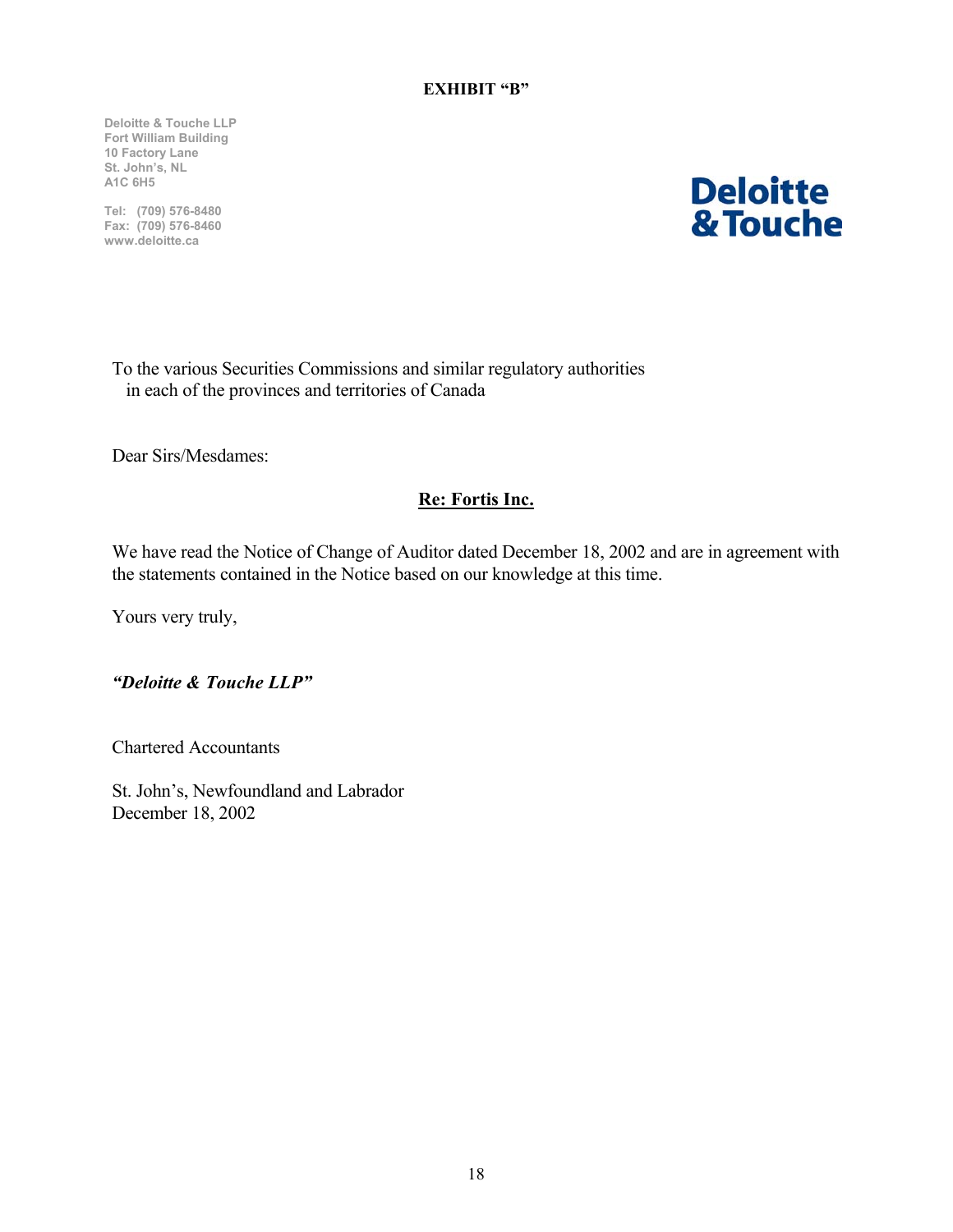#### **EXHIBIT "C"**

December 18, 2002

British Columbia Securities Commission Alberta Securities Commission Saskatchewan Securities Commission The Manitoba Securities Commission Ontario Securities Commission La commission des valeurs mobilières du Québec Office of the Administrator, Securities Act, New Brunswick Nova Scotia Securities Commission Registrar of Securities, Prince Edward Island Securities Commission of Newfoundland and Labrador Registrar of Securities, Government of Northwest Territories Registrar of Securities, Government of Nunavut Registrar of Securities, Government of Yukon

Dear Sirs:

#### **Re: Notice of Change of Auditor dated December 18, 2002 of Fortis Inc.**

We have read the attached "Notice of Change of Auditor" of Fortis Inc. dated December 18, 2002. We agree with the statements contained in such Notice and are not aware of any "reportable events" as defined by National Policy No. 31.

Yours very truly,

Ernst + Young UP

Derek Purchase, CA Partner

cc: The Board of Directors Fortis Inc. The Fortis Building, Suite 1201 P. O. Box 8837 139 Water Street St. John's, NL A1B 3T2

> Deloitte & Touche, LLP, Chartered Accountants Attn: Mr. Claudio Russo, Partner Fort William Building 10 Factory Lane St. John's, NL A1C 6H5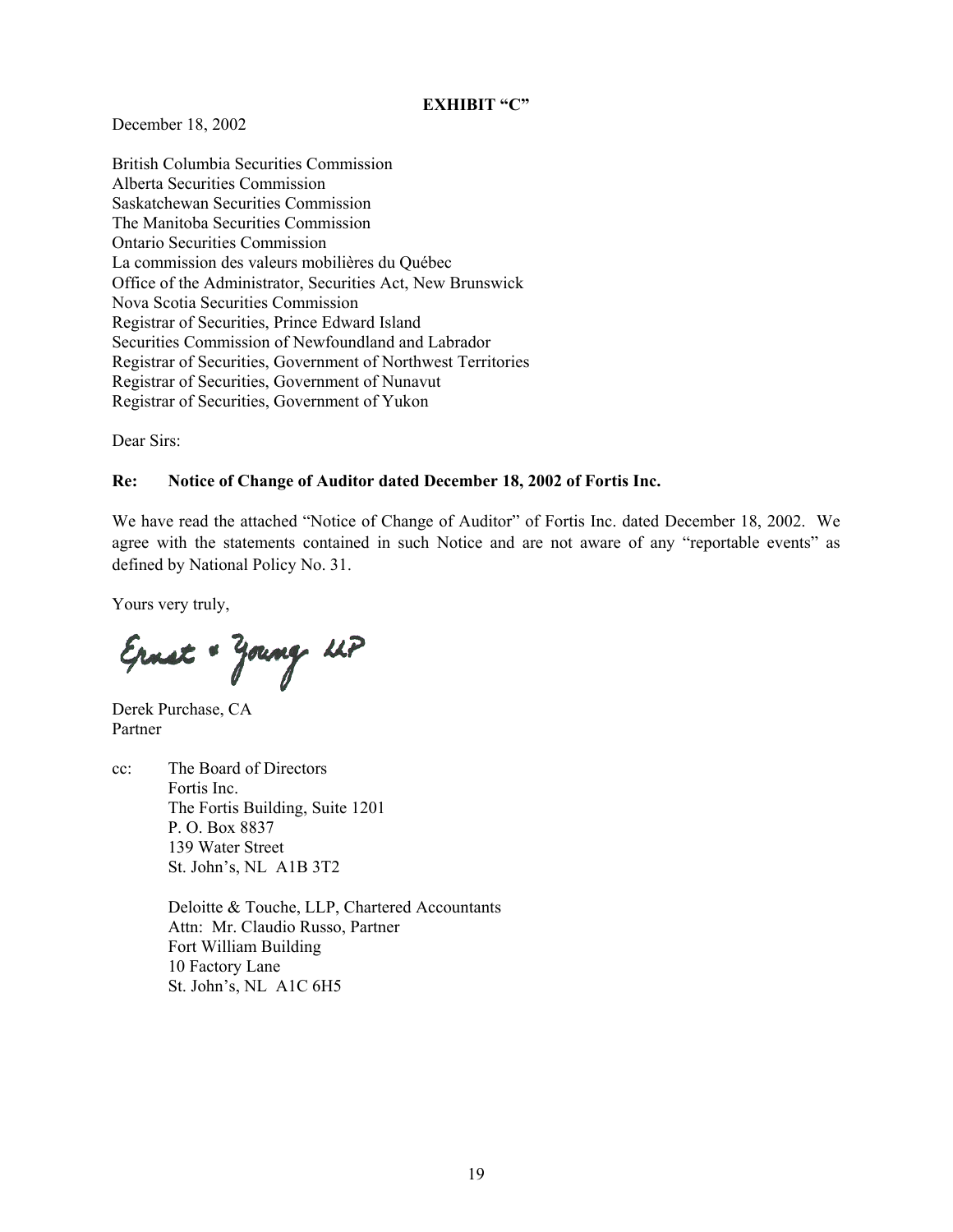# **SCHEDULE "B" FORTIS INC. STATEMENT OF CORPORATE GOVERNANCE PRACTICES**

r

| <b>Guideline 1</b><br>Does Fortis Align?<br>Description of Approach  | Board should explicitly assume responsibility for stewardship of the corporation<br>Yes<br>The Board exercises responsibility for stewardship of the Corporation by establishing<br>overall policies and standards and monitoring the performance of the Corporation in<br>relation thereto.                                                                                                                                                                                                                                                                                                                                                                                                                                                                                                                                                                                                                                                                                                                           |
|----------------------------------------------------------------------|------------------------------------------------------------------------------------------------------------------------------------------------------------------------------------------------------------------------------------------------------------------------------------------------------------------------------------------------------------------------------------------------------------------------------------------------------------------------------------------------------------------------------------------------------------------------------------------------------------------------------------------------------------------------------------------------------------------------------------------------------------------------------------------------------------------------------------------------------------------------------------------------------------------------------------------------------------------------------------------------------------------------|
| Guideline 1a<br>Does Fortis Align?<br>Description of Approach        | Board should specifically assume responsibility for the adoption of a strategic<br>planning process<br>Yes<br>There exists in the Corporation, and each of its subsidiaries, a strategic planning<br>process led by management that culminates annually in management's presentation<br>to the Board of a five-year strategic and business plan (the "Business Plan").<br>Following approval of the Business Plan, the Board meets quarterly to monitor and<br>evolve the strategic plan as required from time to time.                                                                                                                                                                                                                                                                                                                                                                                                                                                                                                |
| <b>Guideline 1b</b><br>Does Fortis Align?<br>Description of Approach | Board should specifically assume responsibility for the identification of<br>principal business risks, and implementation of risk management systems<br>Yes<br>The Business Plan focuses on the long-term goals of the Corporation, identifies the<br>principal opportunities and business risks confronting the Corporation in pursuit of<br>its goals and sets out the strategies and systems proposed to be employed to<br>capitalize on opportunities and manage risks. The Board engages in an objective and<br>detailed assessment of the Business Plan and requests any changes or additions that<br>the Board considers to be appropriate.                                                                                                                                                                                                                                                                                                                                                                     |
| Guideline 1c<br>Does Fortis Align?<br>Description of Approach        | Board should specifically assume responsibility for succession planning,<br>including appointing, training and monitoring senior management<br>Yes<br>The Governance and Human Resources Committee conducts an annual review of the<br>management resources of the Corporation and its subsidiaries and of the performance<br>and development of the CEO and each senior officer of the Corporation. The annual<br>review considers the adequacy of succession planning for all senior positions.                                                                                                                                                                                                                                                                                                                                                                                                                                                                                                                      |
| <b>Guideline 1d</b><br>Does Fortis Align?<br>Description of Approach | Board should specifically assume responsibility for the communications policy<br>Yes<br>The Board has approved a policy in respect of continuous disclosure outlining the<br>Corporation's policy for communications between the Corporation, its stakeholders<br>and the public to ensure effective, timely and non-selective disclosure. The Audit<br>Committee reviews the content of the Corporation's major communications to<br>shareholders and the investing public including quarterly reports while the Board<br>reviews the annual report, proxy circular, annual information form and any<br>prospectuses that may be issued. Information is released through mailings to<br>shareholders, news wire services, the general media and on the Corporation's web<br>site. Communication is controlled by limiting disclosures to those made by the CEO,<br>Chief Financial Officer and Manager of Public and Investor Relations who respond<br>to analyst, institutional and individual shareholder inquires. |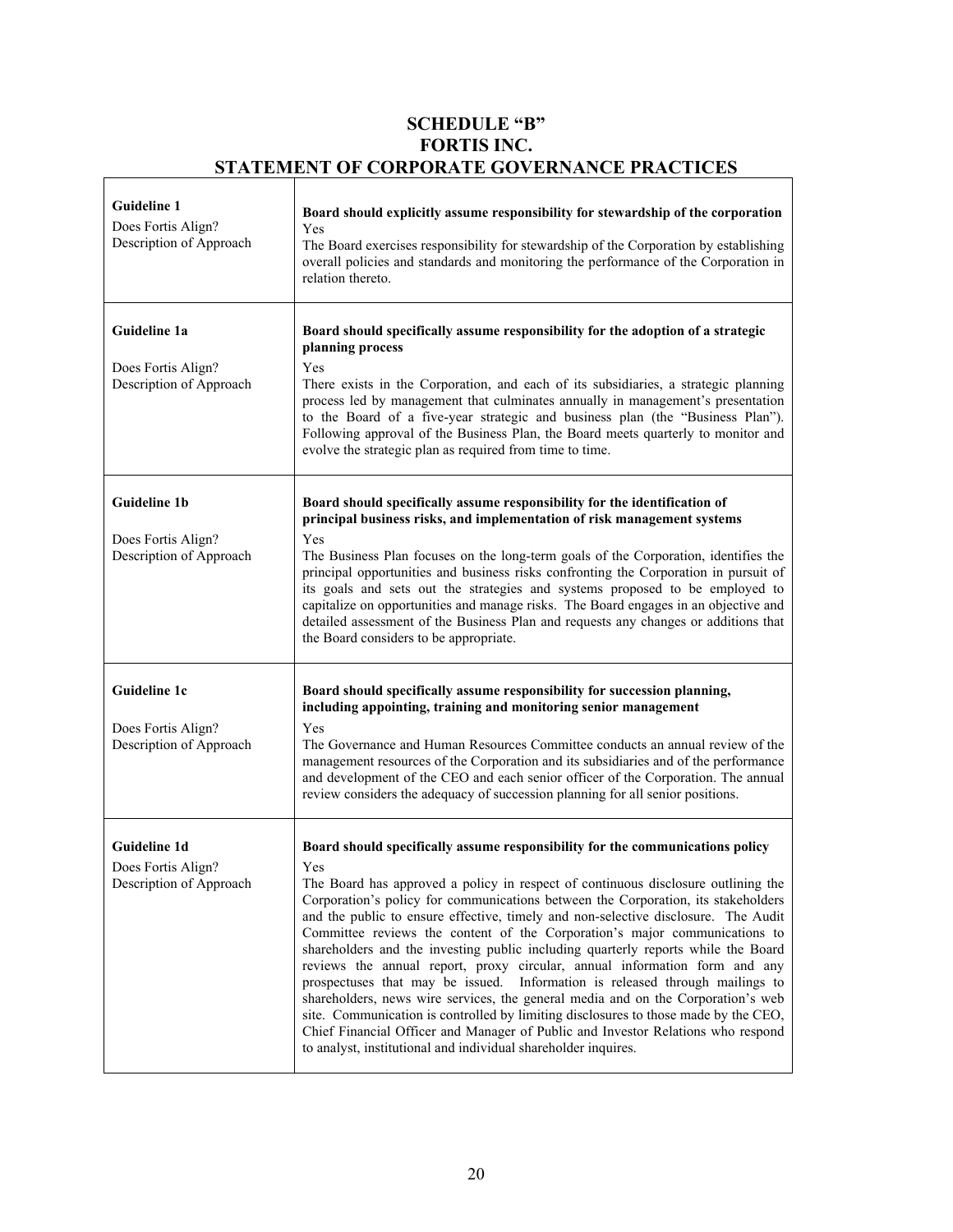| Guideline 1e<br>Does Fortis Align?<br>Description of Approach       | Board should specifically assume responsibility for the integrity of internal<br>control and management information systems<br>Yes<br>The Board assumes responsibility for the integrity of internal controls and<br>management systems through ovesight by the Audit Committee which meets<br>regularly with the external auditor                                                                                                                                                                                                                                                                                                                                                                                                                                                                                                                                                                                                                                                                                                                                                                                                                                                                                                   |
|---------------------------------------------------------------------|--------------------------------------------------------------------------------------------------------------------------------------------------------------------------------------------------------------------------------------------------------------------------------------------------------------------------------------------------------------------------------------------------------------------------------------------------------------------------------------------------------------------------------------------------------------------------------------------------------------------------------------------------------------------------------------------------------------------------------------------------------------------------------------------------------------------------------------------------------------------------------------------------------------------------------------------------------------------------------------------------------------------------------------------------------------------------------------------------------------------------------------------------------------------------------------------------------------------------------------|
| <b>Guideline 2</b><br>Does Fortis Align?<br>Description of Approach | Board should be constituted with a majority of individuals who qualify as<br>unrelated directors<br>Yes<br>At the end of 2002 the Board was composed of eight directors. Only Mr. Marshall is<br>a related director in his capacity as President and CEO of the Corporation.                                                                                                                                                                                                                                                                                                                                                                                                                                                                                                                                                                                                                                                                                                                                                                                                                                                                                                                                                         |
| <b>Guideline 3</b><br>Does Fortis Align?<br>Description of Approach | Disclose for each director whether he or she is unrelated, and how that<br>conclusion was reached<br>Yes<br>Mr. Marshall, President and CEO of the Corporation is not an unrelated director.<br>The Governance and Human Resources Committee conducts an annual review of the<br>composition of the Board and has determined that each director, other than Mr.<br>Marshall, is independent of management, none has any interest, business or other<br>relationship that could, or could reasonably be perceived to, materially interfere with<br>his or her ability to act in the best interests of the Corporation and, none has received<br>remuneration from the Corporation in excess of directors' fees, except for the Chair<br>of the Board who receives pension payments. Dr. Bruneau is the former CEO of the<br>Corporation who retired in May 1996 and in the opinion of the Board is not a related<br>director.<br>A.A. Bruneau – unrelated<br>B. Chafe - unrelated<br>$\frac{1}{2}$<br>D.D. Fry - unrelated<br>$\blacksquare$<br>G.F. Hyland - unrelated<br>$\overline{\phantom{a}}$<br>L.L. Inkpen - unrelated<br>$\overline{\phantom{a}}$<br>J.S. McCallum - unrelated<br>$\overline{a}$<br>R.P. Rideout – unrelated |
| <b>Guideline 4</b><br>Does Fortis Align?<br>Description of Approach | Committee of outside directors responsible for proposing new nominees to the<br>board and assessing directors on an ongoing basis<br>Yes<br>The Governance and Human Resources Committee annually identifies director skill<br>and experience needs and oversees a director recruitment search and nomination<br>process leading to recommendations to the Board for consideration and<br>recommendation for election by the shareholders.                                                                                                                                                                                                                                                                                                                                                                                                                                                                                                                                                                                                                                                                                                                                                                                           |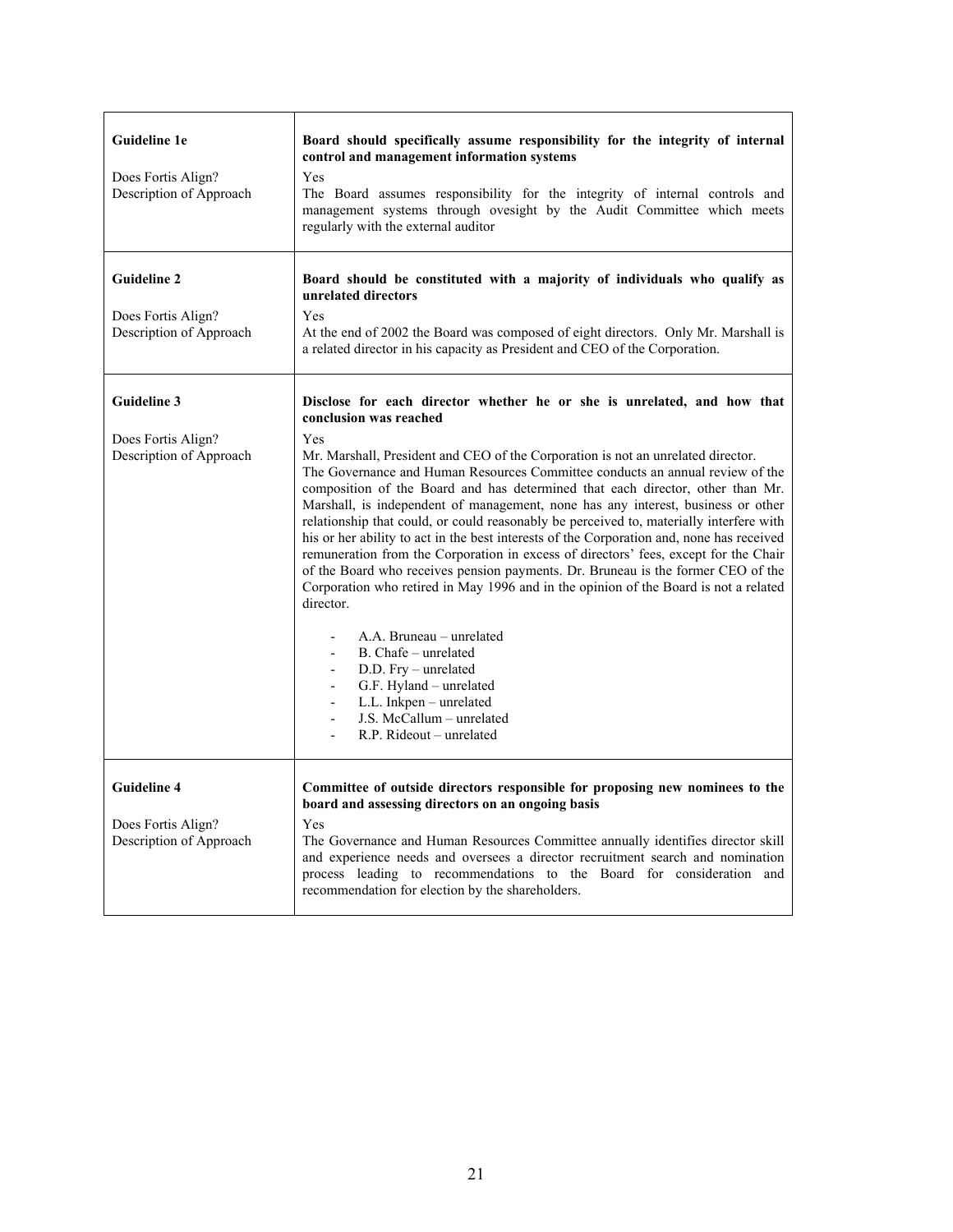| <b>Guideline 5</b><br>Does Fortis Align?<br>Description of Approach | Implement a process for assessing effectiveness of the board as a whole, the<br>committees of the board and the contribution of individual directors<br>Yes<br>The Governance and Human Resources Committee is responsible to review, report<br>and make recommendations to the Board regarding a process for assessing the<br>effectiveness of the Board as a whole and of each committee of the Board. It carries<br>out this responsibility through a confidential survey of each director regarding his or<br>her views on the effectiveness of the Board and the Committees and the Committee<br>and Chair of the Board consider such surveys. The review conducted in respect of<br>2002 included a section on individual issues which the Committee believes would<br>disclose any concerns relating to an individual director. |
|---------------------------------------------------------------------|----------------------------------------------------------------------------------------------------------------------------------------------------------------------------------------------------------------------------------------------------------------------------------------------------------------------------------------------------------------------------------------------------------------------------------------------------------------------------------------------------------------------------------------------------------------------------------------------------------------------------------------------------------------------------------------------------------------------------------------------------------------------------------------------------------------------------------------|
| <b>Guideline 6</b><br>Does Fortis Align?<br>Description of Approach | Provide an orientation and education program for new recruits to the board<br>Yes<br>Each new recruit to the Board is provided with current and historical data pertaining<br>to the operation of the Board and the Corporation and an assessment of current<br>strategic opportunities and issues facing the Corporation. Meetings are conducted<br>with senior officers of the Corporation and its principal subsidiaries. Board meetings<br>are periodically held at the business locations of the Corporation's subsidiaries<br>affording directors the opportunity to observe its operations and meet employees of<br>the operating subsidiaries.                                                                                                                                                                                 |
| <b>Guideline 7</b><br>Does Fortis Align?<br>Description of Approach | Examine board size, with a view to reducing the number of directors to facilitate<br>more effective decision making<br>Yes<br>At the end of 2002 the Board was composed of eight directors. This Management<br>Information Circular proposes the nomination of eight directors which is within the<br>size range that the Board considers appropriate for effective decision-making.                                                                                                                                                                                                                                                                                                                                                                                                                                                   |
| <b>Guideline 8</b><br>Does Fortis Align?<br>Description of Approach | Review adequacy and form of compensation of directors<br>Yes<br>The Governance and Human Resources Committee reviews the compensation of<br>directors on an annual basis in relation to published surveys and private poll of other<br>corporations and recommends adjustments thereto for consideration by the Board.                                                                                                                                                                                                                                                                                                                                                                                                                                                                                                                 |
| <b>Guideline 9</b><br>Does Fortis Align?<br>Description of Approach | Committees should generally be composed of outside directors a majority of<br>whom are unrelated<br>Yes<br>Both the Audit and the Governance and Human Resources Committees are composed<br>entirely of independent and unrelated directors.                                                                                                                                                                                                                                                                                                                                                                                                                                                                                                                                                                                           |
| Guideline 10<br>Does Fortis Align?<br>Description of Approach       | Appoint a committee responsible for corporate governance issues<br>Yes<br>The Governance and Human Resources Committee meets at least semi-annually to<br>consider governance issues in furtherance of its mandate.                                                                                                                                                                                                                                                                                                                                                                                                                                                                                                                                                                                                                    |